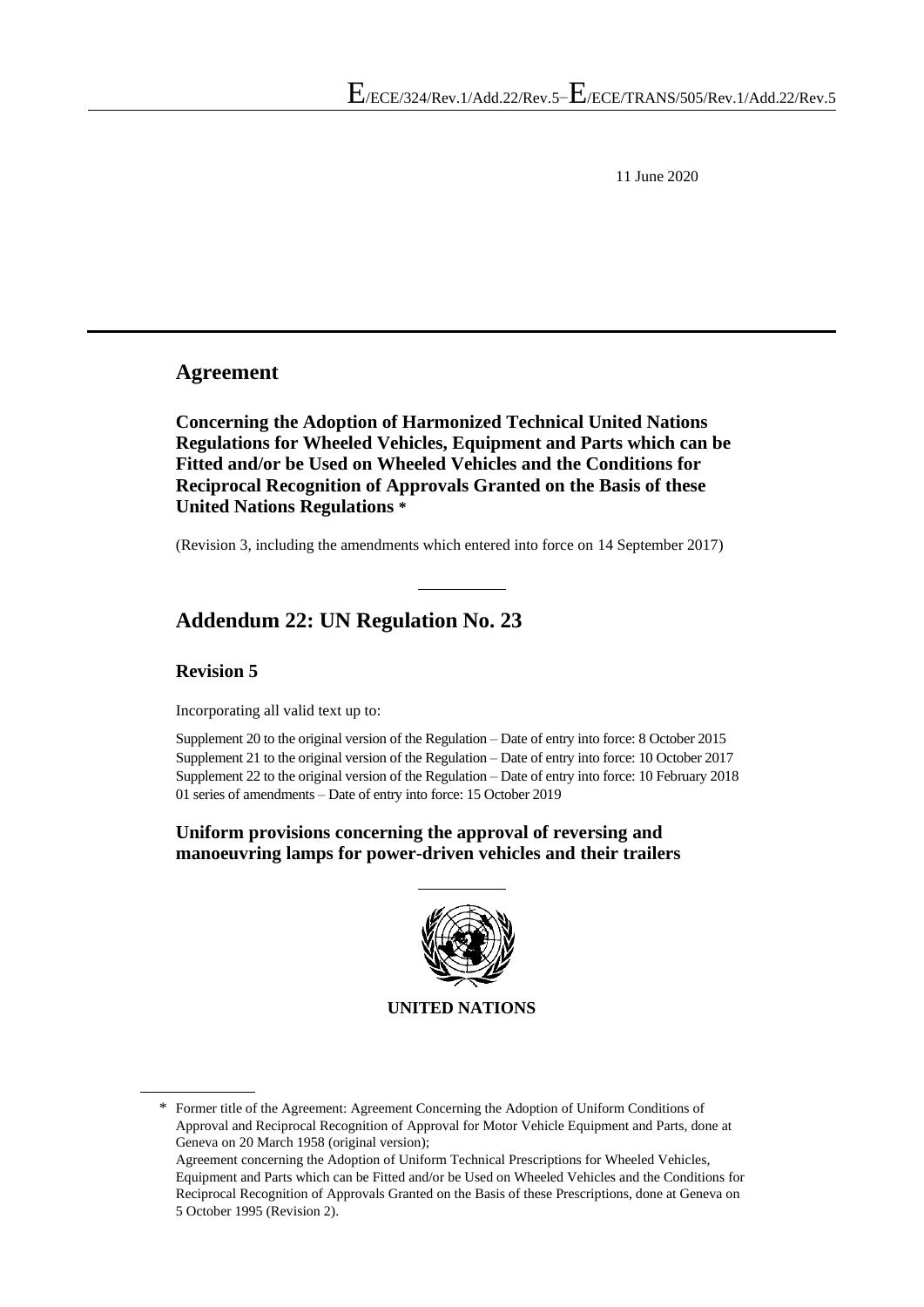This document is meant purely as documentation tool. The authentic and legal binding texts are:

- ECE/TRANS/WP.29/2015/17
- ECE/TRANS/WP.29/2017/24
- ECE/TRANS/WP.29/2017/77
- ECE/TRANS/WP.29/2018/96/Rev.1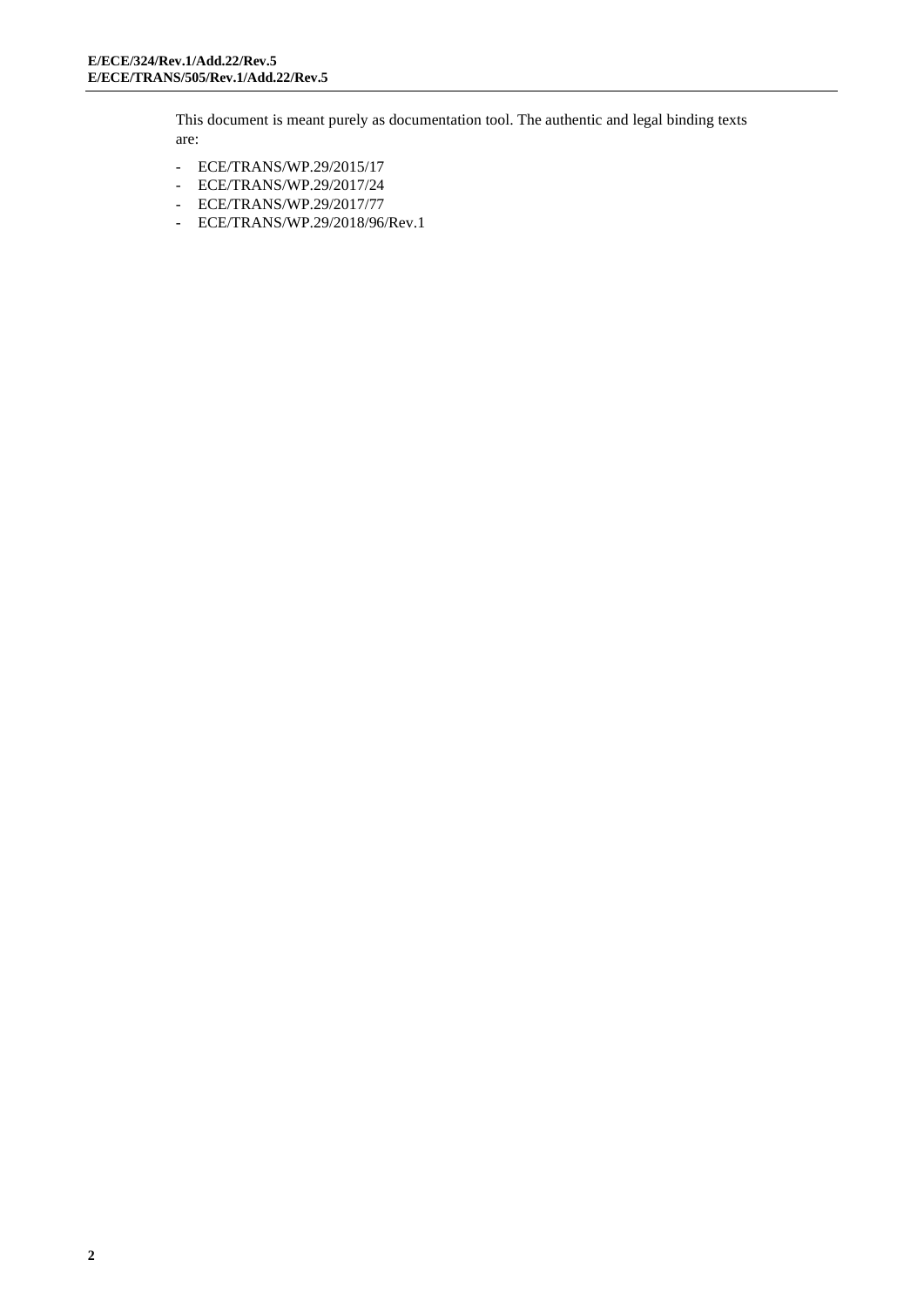# **UN Regulation No. 23**

# Uniform provisions concerning the approval of reversing and manoeuvring lamps for power-driven vehicles and their trailers

# Contents

#### Regulation

|         |                                                                                          | $\overline{4}$ |  |
|---------|------------------------------------------------------------------------------------------|----------------|--|
| 1.      |                                                                                          | 4              |  |
| 2.      |                                                                                          | $\overline{4}$ |  |
| 3.      |                                                                                          | 5              |  |
| 4.      |                                                                                          | 6              |  |
| 5.      |                                                                                          | 8              |  |
| 6.      |                                                                                          | 9              |  |
| 7.      |                                                                                          | 10             |  |
| 8.      |                                                                                          | 11             |  |
| 9.      |                                                                                          | 11             |  |
| 10.     |                                                                                          | 12             |  |
| 11.     |                                                                                          | 12             |  |
| 12.     | Names and addresses of the Technical Services responsible for conducting approval tests, |                |  |
| 13.     |                                                                                          | 12             |  |
| Annexes |                                                                                          |                |  |
| 1       |                                                                                          | 14             |  |
| 2       |                                                                                          | 16             |  |
| 3       |                                                                                          | 20             |  |
| 4       |                                                                                          | 22             |  |
| 5       |                                                                                          | 24             |  |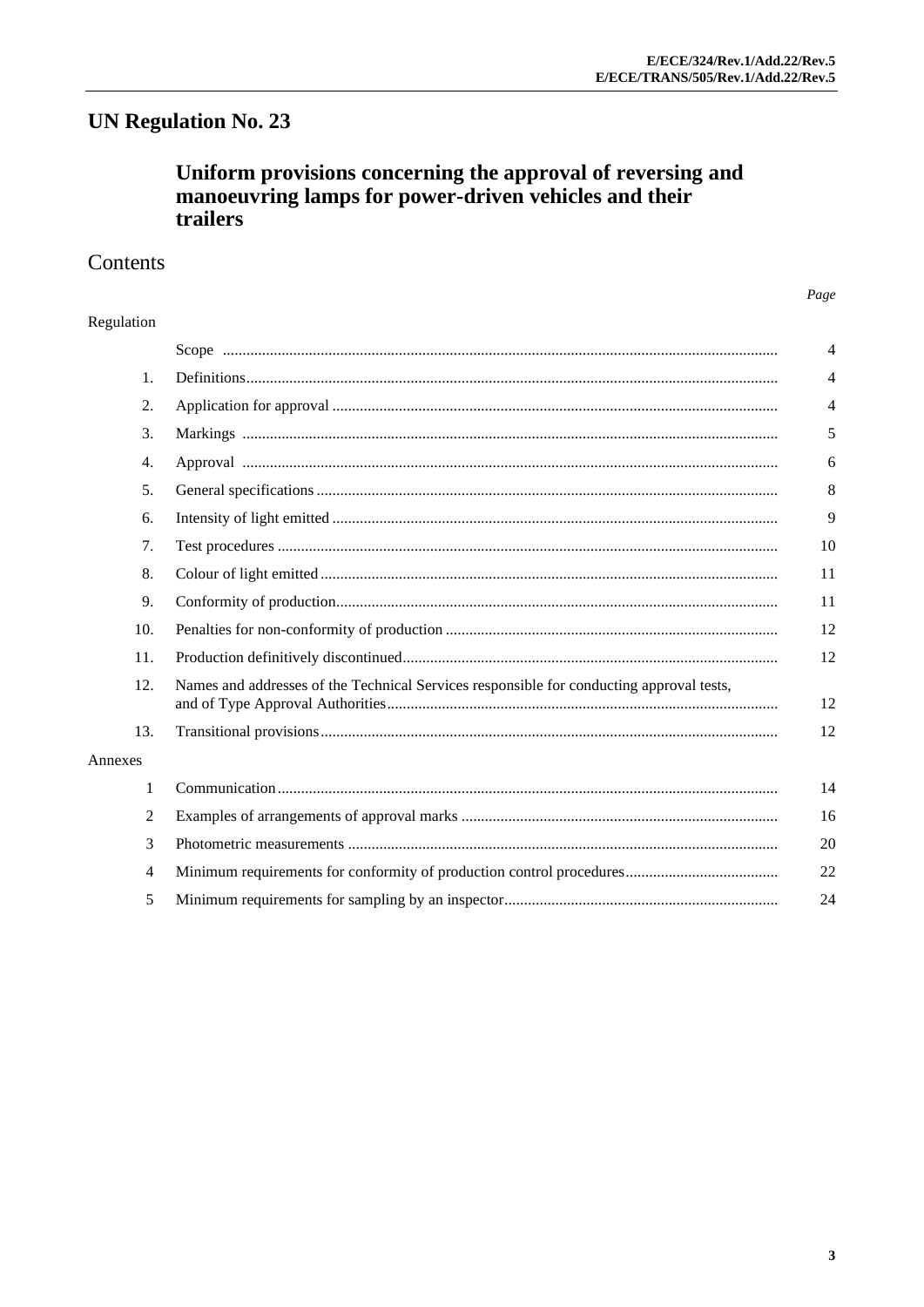#### **Scope**

This Regulation applies to:

- (a) Reversing lamps for vehicles of categories M, N, O, and  $T$ ;
- (b) Manoeuvring lamps for vehicles of categories M and N.

#### **1. Definitions**

For the purposes of this Regulation,

- 1.1. "*Reversing lamp*" means the lamp of the vehicle designed to illuminate the road to the rear of the vehicle and to warn other road users that the vehicle is reversing or about to reverse.
- 1.2. "*Manoeuvring lamp*" means a lamp used to provide supplementary illumination to the side of the vehicle to assist during slow manoeuvres.
- 1.3. The definitions given in UN Regulation No. 48 and its series of amendments in force at the time of application for type approval shall apply to this Regulation.
- 1.4. "*Reversing/manoeuvring lamps of different types*" means lamps which differ in such essential respects as:
	- (a) The trade name or mark:
		- (i) Lamps bearing the same trade name or mark but produced by different manufacturers shall be considered as being of different types;
		- (ii) Lamps produced by the same manufacturer differing only by the trade name or mark shall be considered as being of the same type.
	- (b) The characteristics of the optical system, (levels of intensity, light distribution angles, category of light source, light source module, etc.).

A change of the colour of the light source or the colour of any filter does not constitute a change of type.

1.5. References made in this Regulation to standard (étalon) filament light source(s) and to UN Regulation No. 37 shall refer to UN Regulation No. 37 and its series of amendments in force at the time of application for type approval.

> References made in this Regulation to standard (étalon) LED light source(s) and to UN Regulation No. 128 shall refer to UN Regulation No. 128 and its series of amendments in force at the time of application for type approval.

# **2. Application for approval**

2.1. The application for approval shall be submitted by the holder of the trade name or mark, or by his duly accredited representative.

> At the choice of the applicant, it will specify that the device may be installed on the vehicle with different inclinations of the reference axis in respect to the vehicle reference planes and to the ground or rotate around its reference axis; these different conditions of installation shall be indicated in the communication form.

<sup>&</sup>lt;sup>1</sup> As defined in the Consolidated Resolution on the Construction of Vehicles (R.E.3.), document ECE/TRANS/WP.29/78/Rev.6, para. 2. [www.unece.org/trans/main/wp29/wp29wgs/wp29gen/wp29resolutions.html](http://www.unece.org/trans/main/wp29/wp29wgs/wp29gen/wp29resolutions.html)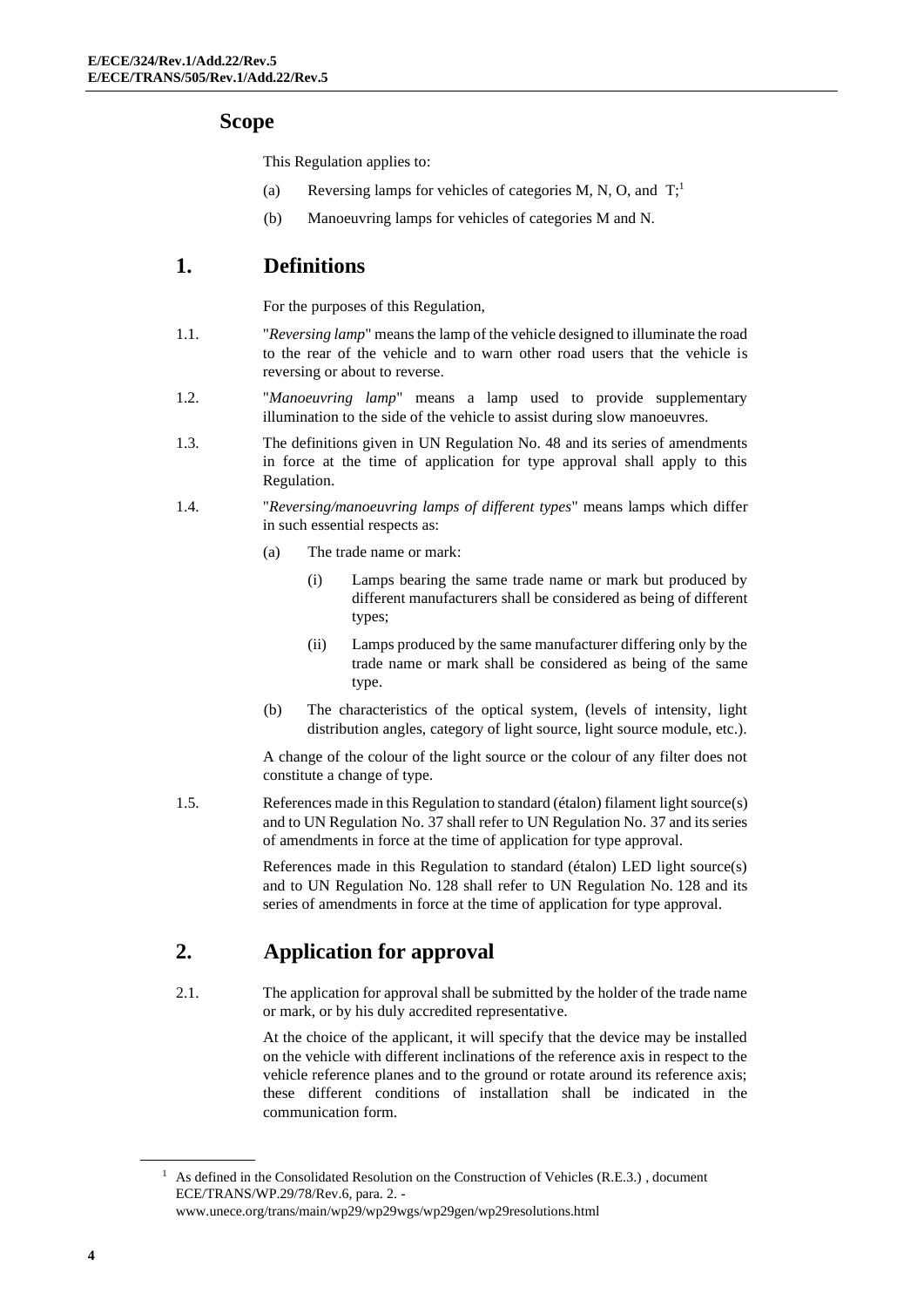- 2.2. For each type of reversing lamp or manoeuvring lamp, the application shall be accompanied by:
- 2.2.1. Drawings, in triplicate, in sufficient detail to permit identification of the type of the reversing lamp or a manoeuvring lamp and showing in what geometrical position(s) the reversing lamp may be mounted on the vehicle; the axis of observation to be taken as the axis of reference in the tests (horizontal angle  $H = 0$ , vertical angle  $V = 0$ ); and the point to be taken as the centre of reference in the said tests. The drawings must show the position intended for the approval number and the additional symbol in relation to the circle of the approval mark.

In addition the mounting height and the orientation of the reference axis of the manoeuvring lamp(s) shall be indicated in the drawing in relation to the ground, the vertical and the longitudinal axis.

- 2.2.2. A brief technical description stating in particular, with the exception of lamps with non-replaceable light sources:
	- (a) The category or categories of filament light source(s) prescribed; this filament light source category shall be one of those contained in UN Regulation No. 37 and its series of amendments in force at the time of application for type approval; and/or
	- (b) The category or categories of LED light source(s) prescribed; this LED light source category shall be one of those contained in UN Regulation No. 128 and its series of amendments in force at the time of application for type approval; and/or
	- (c) The light source module specific identification code.
- 2.2.3. Two samples. If the devices are not identical but are symmetrical and suitable for mounting one on the left and one on the right side of the vehicle, the two samples submitted may be identical and be suitable for mounting only on the right or only on the left side of the vehicle.
- 2.2.4. In the case of a type of lamp differing only by the trade name or mark from a type that has already been approved it shall be sufficient to submit:
- 2.2.4.1. A declaration by the lamp manufacturer that the type submitted is identical (except in the trade name or mark) with and has been produced by the same manufacturer as, the type already approved, the latter being identified by its approval code;
- 2.2.4.2. Two samples bearing the new trade name or mark or equivalent documentation.
- 2.2.5. In the case of a non-replaceable filament light source(s) or light source module(s) equipped with non-replaceable filament light source(s): the documents according to paragraph 5.5. of this Regulation.

#### **3. Markings**

Lamps submitted for approval shall:

- 3.1. Bear the trade name or mark of the applicant; this marking shall be clearly legible and be indelible;
- 3.2. With the exception of lamps with non-replaceable light sources bear a clearly legible and indelible marking indicating:
	- (a) The category or categories of light source(s) prescribed; and/or
	- (b) The light source module specific identification code.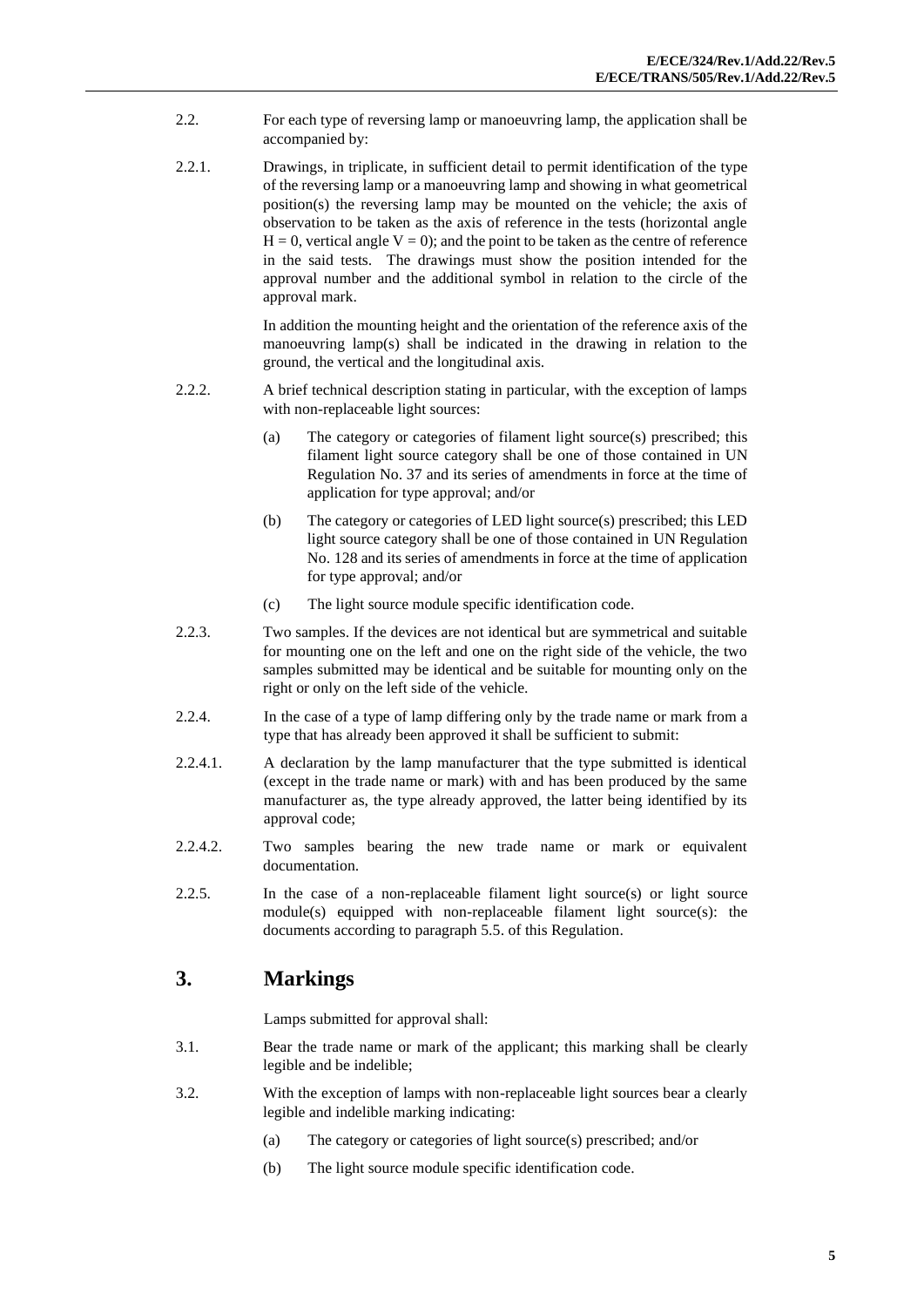- 3.3. If necessary, in order to prevent any mistake in mounting the reversing lamp on the vehicle, bear the word "TOP" marked horizontally on the uppermost part of the illuminating surface;
- 3.4. Provide adequate space for the approval mark and for the additional symbols prescribed in paragraph 4.3. below; the said space shall be shown in the drawing referred to in paragraph 2.2.1. above;
- 3.5. In the case of lamps with non-replaceable light sources or light source module(s), bear the marking of the rated voltage or range of voltage;
- 3.6. In the case of lamps with light source module(s), the light source module(s) shall bear:
- 3.6.1. The trade name or mark of the applicant; this marking must be clearly legible and indelible;
- 3.6.2. The specific identification code of the module; this marking must be clearly legible and indelible. This specific identification code shall comprise the starting letters "MD" for "MODULE" followed by the approval marking without the circle as prescribed in paragraph 4.3.1.1. below and, in the case of several non-identical light source modules are used, followed by additional symbols or characters; this specific identification code shall be shown in the drawings mentioned in paragraph 2.2.1. above.

The approval marking does not have to be the same as the one on the lamp in which the module is used, but both markings shall be from the same applicant.

3.6.3. The marking of the rated voltage or range of voltage.

# **4. Approval**

- 4.1. If the two samples of a type of reversing lamp or a manoeuvring lamp meet the requirements of this Regulation, approval shall be granted.
- 4.2. An approval number shall be assigned to each type approved. The same Contracting Party shall not assign the same number to another type of reversing lamp or manoeuvring lamp covered by this Regulation. Notice of approval or of extension or refusal or withdrawal of approval or production definitively discontinued of a type of reversing lamp pursuant to this Regulation shall be communicated to the Parties to the 1958 Agreement which apply this Regulation by means of a form conforming to the model in Annex 1 to this Regulation.
- 4.3. Every reversing lamp or manoeuvring lamp conforming to a type approved under this Regulation shall bear in the space referred to in paragraph 3.4. above, in addition the mark and the particulars prescribed above in paragraphs 3.1., 3.2. and 3.3. or 3.5. respectively:
- 4.3.1. An international approval mark consisting of:
- 4.3.1.1. A circle surrounding the letter "E" followed by the distinguishing number of the country which has granted the approval; <sup>2</sup> and
- 4.3.1.2. An approval number;
- 4.3.2. An additional symbol consisting of letters A and R, mingled as shown in Annex 2 to this Regulation.

<sup>2</sup> The distinguishing numbers of the Contracting Parties to the 1958 Agreement are reproduced in Annex 3 to the Consolidated Resolution on the Construction of Vehicles (R.E.3), document ECE/TRANS/WP.29/78/Rev.6 [www.unece.org/trans/main/wp29/wp29wgs/wp29gen/wp29resolutions.html](http://www.unece.org/trans/main/wp29/wp29wgs/wp29gen/wp29resolutions.html)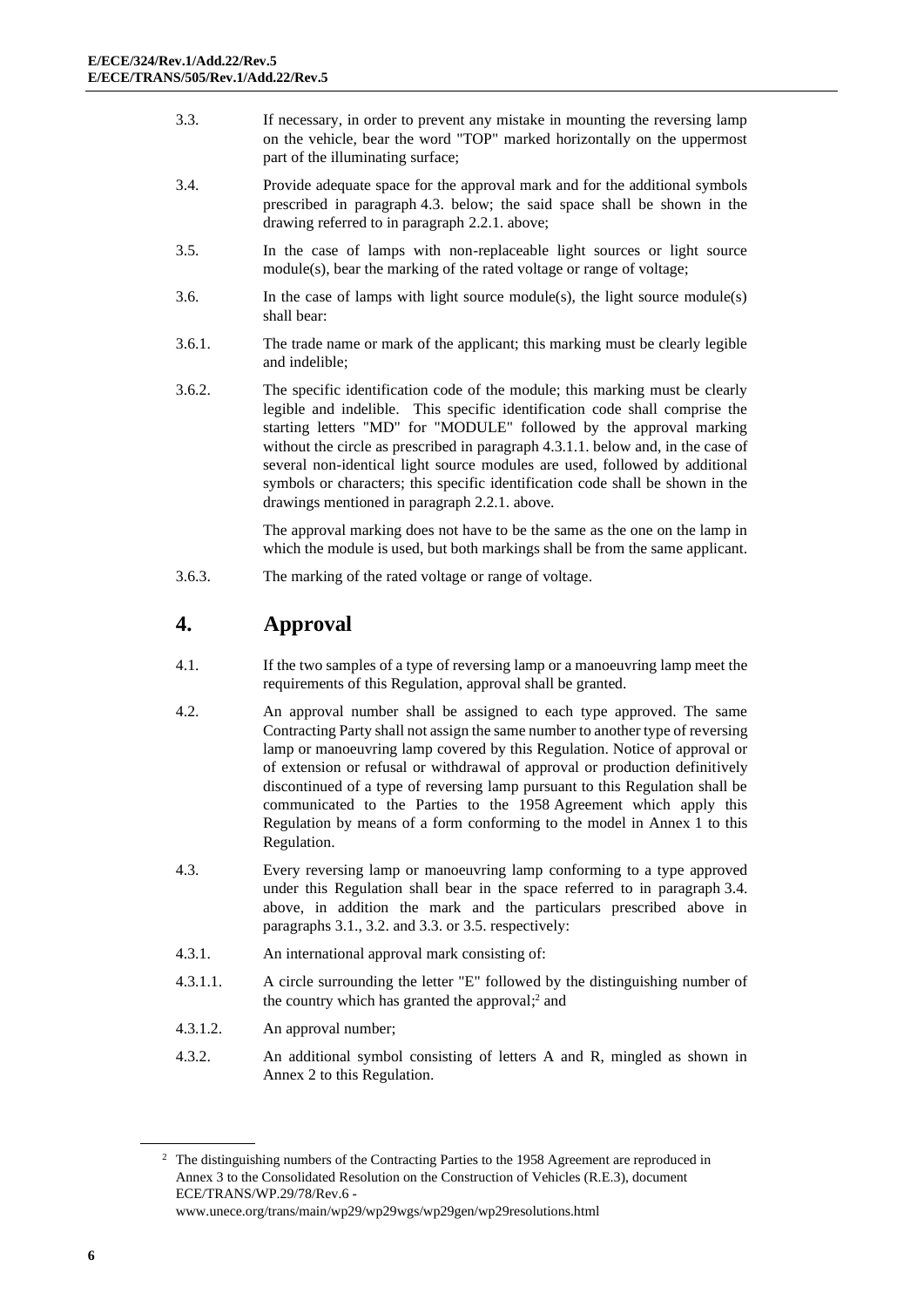On devices meeting the requirements of this Regulation in respect of the manoeuvring lamps, an additional symbol consisting of letters M and L, arranged as shown in Annex 2 to this Regulation.

- 4.3.3. The first two digits of the approval number which indicate the most recent series of amendments to this Regulation may be placed in the vicinity of the additional symbols "AR" or "ML".
- 4.3.4. On reversing lamps of which the visibility angles are asymmetrical with regard to the reference axis in a horizontal direction, an arrow pointing towards the side on which the photometric specifications are met up to an angle of 45° H.
- 4.4. Independent lamps

If different types of lamps complying with the requirements of several Regulations use the same outer lens having the same or different colour, a single international approval mark may be affixed, consisting of a circle surrounding the letter "E" followed by the distinguishing number of the country which has granted the approval, and an approval number. This approval mark may be located anywhere on the lamp, provided that:

- 4.4.1. It is visible after their installation.
- 4.4.2. The identification symbol for each lamp appropriate to each Regulation under which approval has been granted, together with the corresponding series of amendments incorporating the most recent major technical amendments to the Regulation at the time of issue of the approval and if necessary, the required arrow shall be marked.
- 4.4.3. The size of the components of a single approval mark shall not be less than the minimum size required for the smallest of the individual marks under which approval has been granted.
- 4.4.4. The main body of the lamp shall include the space described in paragraph 3.4. above and shall bear the approval mark of the actual function(s).
- 4.4.5. Model E in Annex 2 to this Regulation gives examples of an approval mark with the above-mentioned additional symbols.
- 4.5. When two or more lamps are part of the same assembly of grouped, combined or reciprocally incorporated lamps, approval is granted only if each of these lamps satisfies the requirements of this Regulation or of another Regulation. Lamps not satisfying any one of those Regulations shall not be part of such an assembly of grouped, combined or reciprocally incorporated lamps.
- 4.5.1. Where grouped, combined or reciprocally incorporated lamps comply with the requirements of several Regulations, a single international approval mark may be applied, consisting of a circle surrounding the letter "E" followed by the distinguishing number of the country which has granted the approval, an approval number and, if necessary, the required arrow. This approval mark may be placed anywhere on the grouped, combined or reciprocally incorporated lamps provided that:
- 4.5.1.1. It is visible after their installation;
- 4.5.1.2. No part of the grouped, combined or reciprocally incorporated lamps that transmits light can be removed without at the same time removing the approval mark.
- 4.5.2. The identification symbol for each lamp appropriate to each Regulation under which approval has been granted, together with the corresponding series of amendments incorporating the most recent major technical amendments to the Regulation at the time of issue of the approval, shall be marked:
- 4.5.2.1. Either on the appropriate light-emitting surface,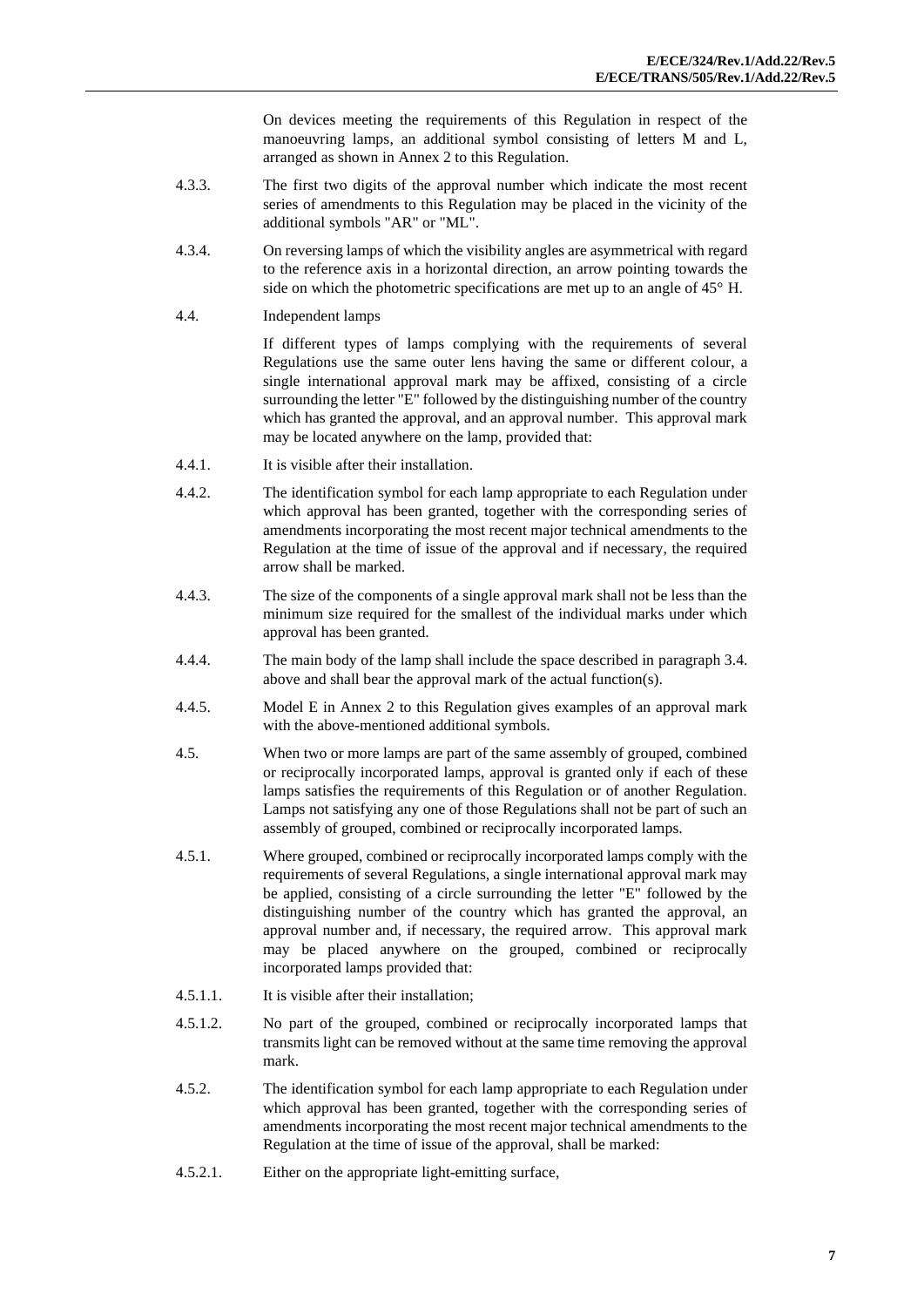- 4.5.2.2. Or in a group, in such a way that each lamp of the grouped, combined or reciprocally incorporated lamps may be clearly identified (see three possible examples in Annex 2).
- 4.5.3. The size of the components of a single approval mark shall not be less than the minimum size required for the smallest of the individual marks by a Regulation under which approval has been granted.
- 4.5.4. An approval number shall be assigned to each type approved. The same Contracting Party may not assign the same number to another type of grouped, combined or reciprocally incorporated lamps covered by this Regulation.
- 4.6. The mark and symbol referred to in paragraphs 4.3.1. and 4.3.2. shall be indelible and shall be clearly legible even when the reversing lamp is mounted on the vehicle:

In the case of a manoeuvring lamp:

- (a) A space large enough to accommodate the approval mark on the lens or on its protective housing, which shall be legible when the device has been mounted on the vehicle, shall be provided. Other components of the device shall bear the name of the manufacturer and a means of identification. In case of limited space for the approval mark(s) it shall be placed on a part of the vehicle which is permanently connected to the manoeuvring lamp or on the vehicle data plate;
- (b) The space for the approval mark shall be shown on the drawings referred to paragraph 2.2. above or indicated in the application for approval.
- 4.7. Annex 2 gives examples of approval marks for a single lamp (Figure 1) and for grouped, combined or reciprocally incorporated lamps (Figure 2) with all the additional symbols referred to above. The letters A and R may be mingled.

# **5. General specifications**

The requirements contained in sections 5. "General specifications" and 6. "Individual specifications" and in the Annexes referenced in the said sections of UN Regulations Nos. 48 or 86, and their series of amendments in force at the time of application for the lamp type approval shall apply to this Regulation.

The requirements pertinent to each lamp and to the category/ies of vehicle on which the lamp is intended to be installed shall be applied, where its verification at the moment of lamp type approval is feasible.

- 5.1. Each sample shall conform to the specifications set forth in the paragraphs below.
- 5.2. Reversing lamps shall be so designed and constructed that in normal use, despite the vibration to which they may then be subjected, they continue to function satisfactorily and retain the characteristics prescribed by this Regulation.
- 5.3. In the case of light source modules, it shall be checked that:
- 5.3.1. The design of the light source module(s) shall be such as:
	- (a) That each light source module can only be fitted in no other position that the designated and correct one and can only be removed with the use of tool(s);
	- (b) If there are more than one light source module used in the housing for a device, light source modules having different characteristics cannot be interchanged within the same lamp housing.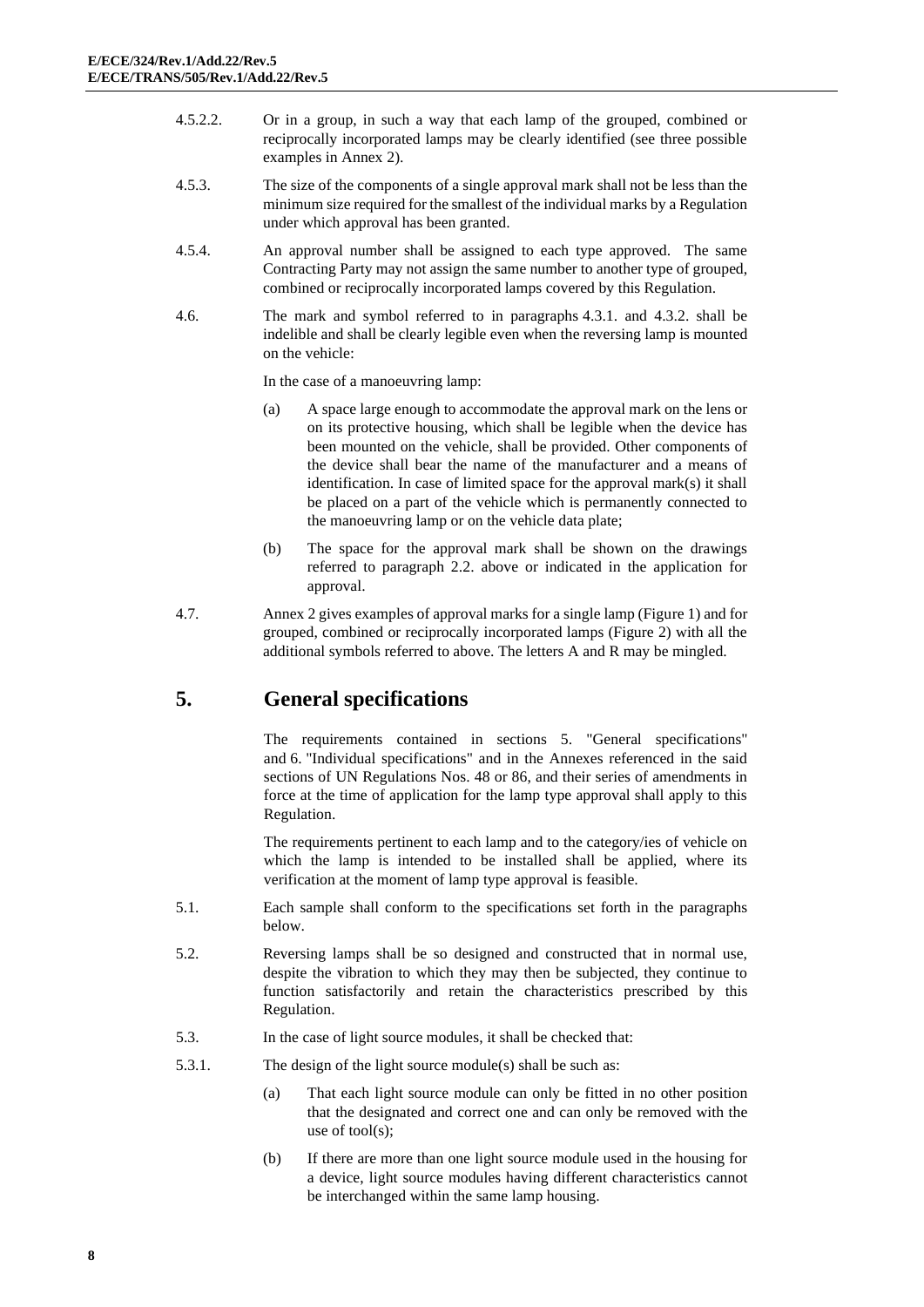- 5.3.2. The light source module(s) shall be tamperproof.
- 5.3.3. A light source module shall be so designed that regardless of the use of tool(s), it shall not be mechanically interchangeable with any replaceable approved light source.
- 5.4. In the case of replaceable light source(s):
- 5.4.1. The reversing lamp or manoeuvring lamp shall only be equipped with light source(s) approved according to UN Regulation No. 37 and/or UN Regulation No. 128, provided that no restriction on the use is made in UN Regulation No. 37 and its series of amendments in force at the time of application for type approval or in UN Regulation No. 128 and its series of amendments in force at the time of application for type approval.
- 5.4.2. The design of the device shall be such that the light source can be fixed in no other position but the correct one.
- 5.4.3. The light source holder shall conform to the characteristics given in IEC Publication 60061. The holder data sheet relevant to the category of light source used, applies.
- 5.5. In the case of non-replaceable filament light source(s) or light source module(s) equipped with non-replaceable filament light source(s), the applicant shall annex to the type approval documentation a report (by the light source manufacturer indicated in the type approval documentation), acceptable to the Type Approval Authority, that demonstrates compliance of these nonreplaceable filament light source(s) with the requirements as specified in paragraph 4.11. of IEC 60809, Edition 3.

#### **6. Intensity of light emitted**

- 6.1. Intensity of the light specifications for reversing lamps.
- 6.1.1. The intensity of the light emitted by each of the two samples shall be not less than the minima and not greater than the maxima specified below and shall be measured in relation to the axis of reference in the directions shown below (expressed in degrees of angle with the axis of reference).
- 6.1.2. The intensity along the axis of reference shall be not less than 80 candelas.
- 6.1.3. The intensity of the light emitted in all directions in which the light can be observed shall not exceed:

300 candelas in directions in or above the horizontal plane;

and, in directions below the horizontal plane:

600 candelas between h-h and 5° D and 8,000 candelas below 5° D.

6.1.4. In every other direction of measurement shown in Annex 3 to this Regulation, the luminous intensity shall be not less than the minima specified in that annex.

> However, in the case where the reversing lamp is intended to be installed on a vehicle exclusively in a pair of devices, the photometric intensity may be verified only up to an angle of 30° inwards where a photometric value of at least 25 cd shall be satisfied.

> This condition shall be clearly explained in the application for approval and relating documents (see paragraph 2. of this Regulation).

> Moreover, in the case where the type approval will be granted applying the condition above, a statement in paragraph 11. "Comments" of the communication form (see Annex 1 to this Regulation), will inform that the device shall only be installed in a pair.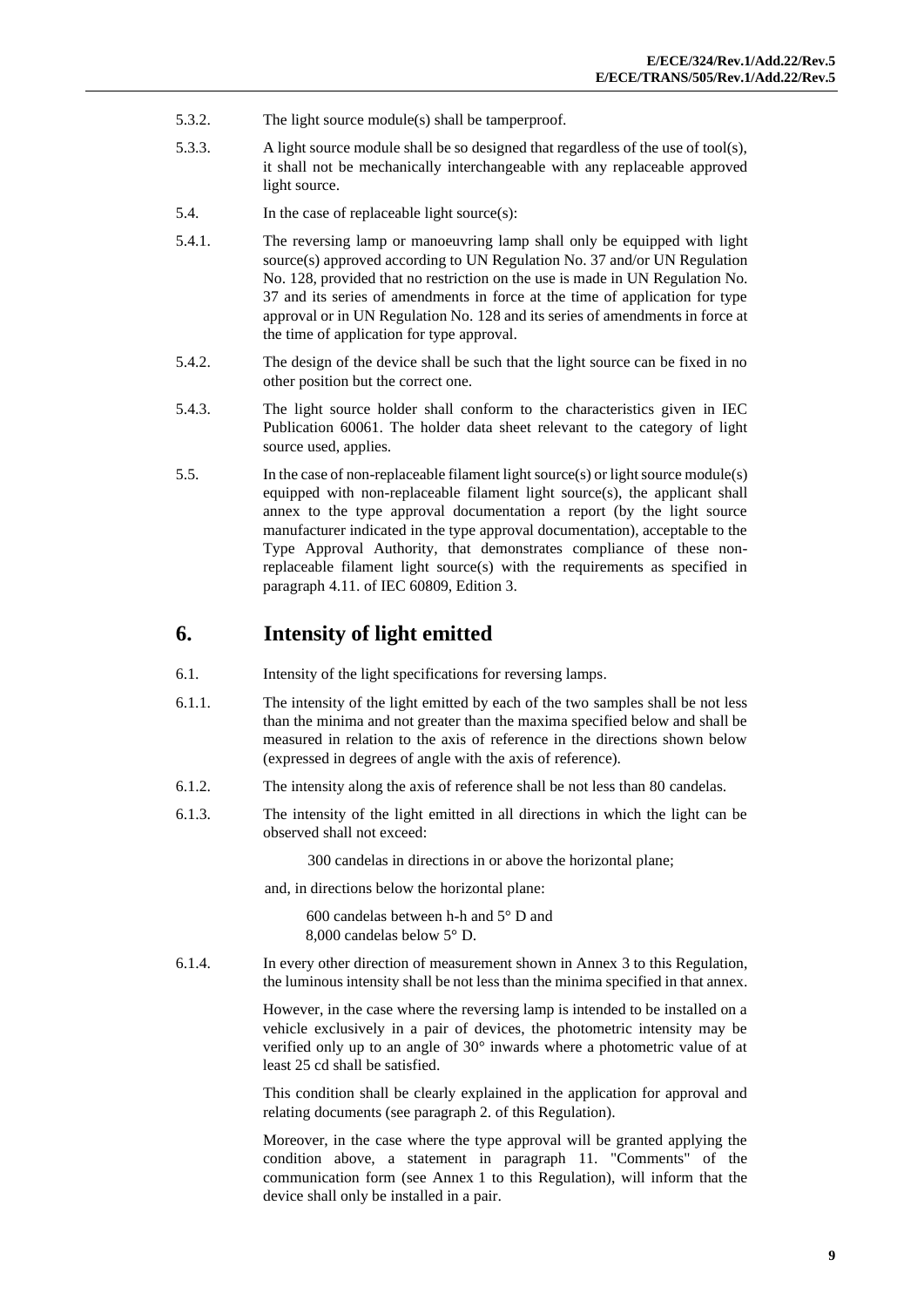- 6.1.5. In the case of a single lamp containing more than one light source when all light sources are illuminated the maximum intensities shall not be exceeded.
- 6.1.6. Failure of a single lamp containing more than one light source:
- 6.1.6.1. In a single lamp containing more than one light source, a group of light sources, wired so that the failure of any one of them causes all of them to stop emitting light, shall be considered to be one light source.
- 6.1.6.2. In case of failure of any one light source in a single lamp containing more than one light source, at least one of the following provisions shall apply:
	- (a) The light intensity complies with the minimum intensity required in the table of standard light distribution in space as shown in Annex 3; or
	- (b) A signal for activation of a tell-tale indicating failure, as indicated in paragraph 6.4.8. of UN Regulation No. 48, is produced, provided that the luminous intensity in the axis of reference is at least 50 per cent of the minimum intensity required. In this case a note in the communication form states that the lamp is only for use on a vehicle fitted with a tell-tale indicating failure.
- 6.2. Intensity of the light specifications for manoeuvring lamps
- 6.2.1. The intensity shall not exceed 500 candelas in all directions in which the light can be observed, when installed in any mounting position specified by the applicant.
- 6.2.2. The device must be so designed that the light emitted directly towards the side, the front or the rear of the vehicle does not exceed 0.5 cd within the angular field as defined below.
	- (a) The vertical minimum angle  $\varphi_{\text{min}}$  (in degree) is:

 $\varphi_{\text{min}}$  = arctan (1-mounting height)/10; where h is mounting height in m

(b) The vertical maximum angle  $\varphi_{\text{max}}$  (in degree) is:

$$
\varphi_{\text{max}} = \varphi_{\text{min}} + 11.3.
$$

The measurement shall be limited to a horizontal angle ranging from  $+90^\circ$  to -90° with respect to the line which cuts the reference axis and which is perpendicular to the vertical longitudinal plane of the vehicle.

The measurement distance shall be in minimum 3 m.

# **7. Test procedures**

- 7.1. All measurements, photometric and colorimetric, shall be made:
- 7.1.1. In the case of a lamp with replaceable light source, if not supplied by an electronic light source control gear, with an uncolored standard light source of the category prescribed for the device, supplied with the voltage:
	- (a) In the case of filament light source(s), that is necessary to produce the reference luminous flux required for that category of filament light source;
	- (b) In the case of LED light sources of  $6.75$  V,  $13.5$  V or  $28.0$  V; the luminous flux value produced shall be corrected. The correction factor is the ratio between the objective luminous flux and the mean value of the luminous flux found at the voltage applied.
- 7.1.2. In the case of a lamp equipped with non-replaceable light sources (filament light sources and other), at 6.75 V, 13.5 V or 28.0 V respectively.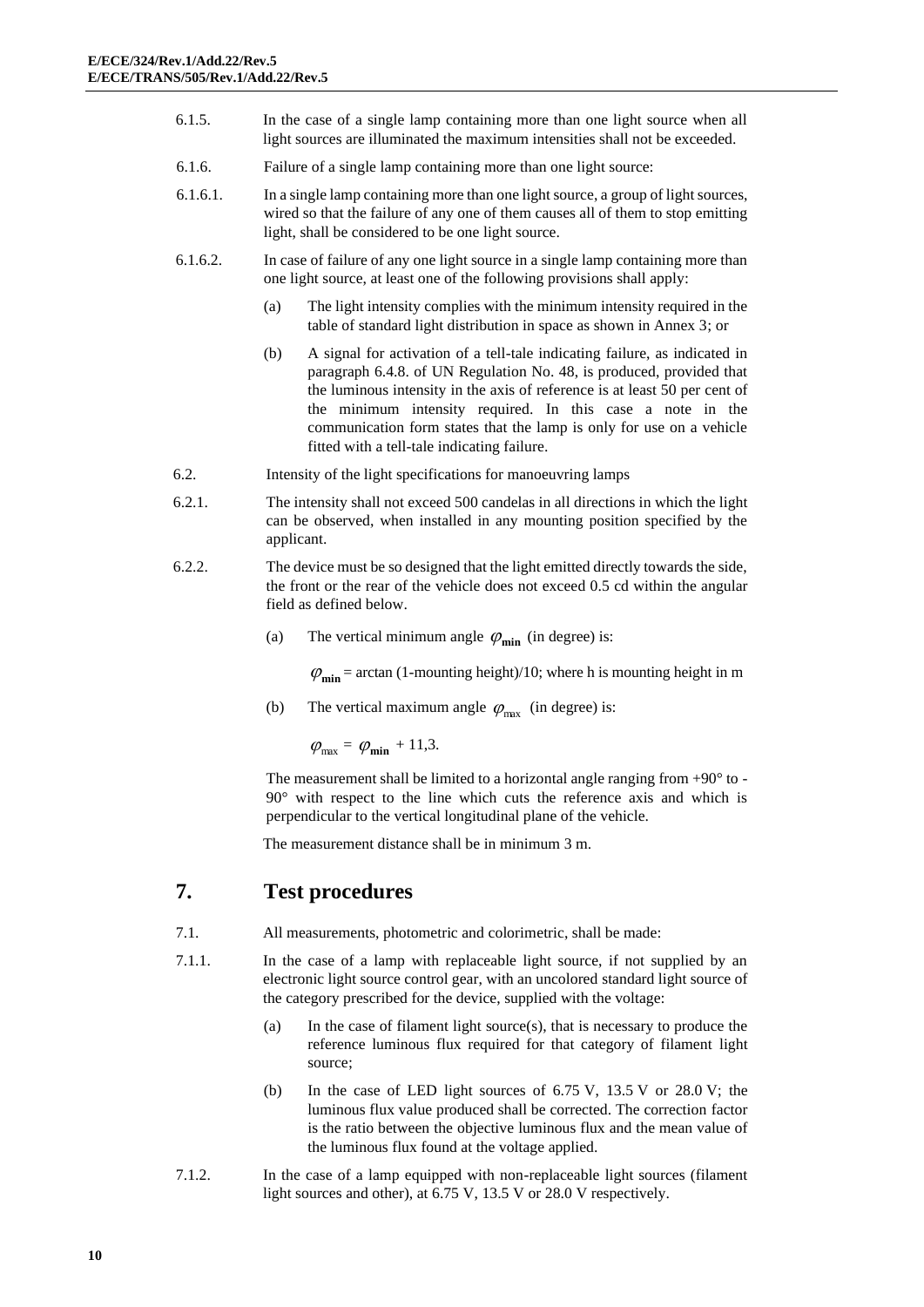- 7.1.3. In the case of a system that uses an electronic light source control gear, being part of the lamp<sup>3</sup> applying at the input terminals of the lamp the voltage declared by the manufacturer or, if not indicated, 6.75 V, 13.5 V or 28.0 V respectively.
- 7.1.4. In the case of a system that uses an electronic light source control gear not being part of the lamp the voltage declared by the manufacturer shall be applied to the input terminals of the lamp.
- 7.2. The Technical Service shall require from the manufacturer the light source control gear needed to supply the light source and the applicable functions.
- 7.3. The voltage to be applied to the lamp shall be indicated in the communication form, specified in Annex 1 of this Regulation.
- 7.4. For any lamp, except those equipped with filament light sources, the luminous intensities measured after one minute and after 10 minutes of operation, shall comply with the minimum and maximum requirements. The luminous intensity distribution after one and after 10 minutes of operation shall be calculated from the luminous intensity distribution measured after photometric stability has occurred by applying at each test point the ratio of luminous intensities measured at HV:
	- (a) After one minute;
	- (b) After 10 minutes; and
	- (c) After photometric stability has occurred.

"*Photometric stability has occurred*" means the variation of the luminous intensity for the specified test point is less than 3 per cent within any 15 minute period.

7.5. The limits of the apparent surface in the direction of the reference axis of a light-signalling device shall be determined.

# **8. Colour of light emitted**

In the case of reversing lamps the colour of the light emitted inside the field of the light distribution grid defined at paragraph 2. of Annex 3 shall be white.

In the case of manoeuvring lamps the colour of the light emitted inside the field of the whole light distribution shall be white.

To check these colorimetric characteristics, the test procedure described in paragraph 7. of this Regulation shall be applied. Outside this field no sharp variation of colour shall be observed.

However, for lamps equipped with non-replaceable light sources (filament light sources and other), the colorimetric characteristics should be verified with the light sources present in the lamp, in accordance with relevant subparagraphs of paragraph 7.1. of this Regulation.

# **9. Conformity of production**

The conformity of production procedures shall comply with those set out in the Agreement, Schedule 1 (E/ECE/TRANS/505/Rev.3), with the following requirements:

<sup>&</sup>lt;sup>3</sup> For the purpose of this Regulation "being part of the lamp" means to be physically included in the lamp body or to be external, separated or not, from the lamp body but supplied by the lamp manufacturer as part of the lamp system.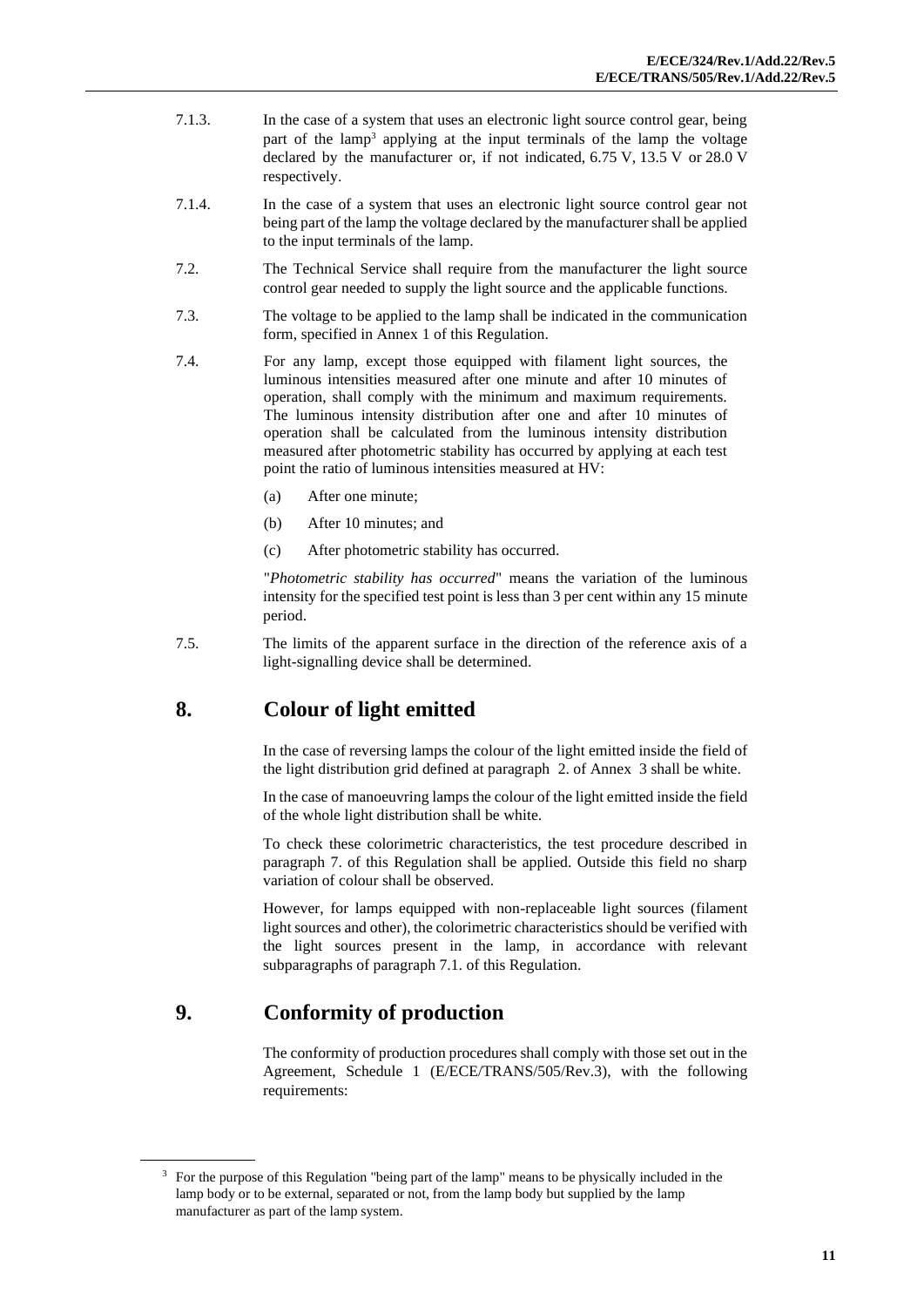9.1. Lamps shall be so manufactured as to conform to the type approved under this Regulation.

> The compliance with the requirements set forth in paragraphs 6. and 8. above shall be verified as follows:

- 9.1.1. The minimum requirements for conformity of production control procedures set forth in Annex 4 to this Regulation shall be complied with.
- 9.1.2. The minimum requirements for sampling by an inspector set forth in Annex 5 to this Regulation shall be complied with.
- 9.2. The Type Approval Authority which has granted type approval may at any time verify the conformity control methods applied in each production facility. The normal frequency of these verifications shall be once every two years.
- 9.3. In the case of non-replaceable filament light source(s) or light source module(s) equipped with non-replaceable filament light sources, a report (by the light source manufacturer indicated in the type approval documentation) shall demonstrate compliance of these non-replaceable filament light source(s) with lifetime requirements and, in the case of colour coated filament light sources, also with colour endurance requirements, as specified in paragraph 4.11. of IEC 60809, Edition 3.

#### **10. Penalties for non-conformity of production**

- 10.1. The approval granted in respect of a type of reversing lamp or manoeuvring lamps pursuant to this Regulation may be withdrawn if the foregoing requirements are not complied with or if the reversing lamp or manoeuvring lamps bearing the mark referred to in paragraphs 4.3.1. and 4.3.2. does not conform to the type approved.
- 10.2. If a Contracting Party to the Agreement which applies this Regulation withdraws an approval it has previously granted, it shall forthwith so notify the other Contracting Parties applying this Regulation, by means of a communication form conforming to the model in Annex 1 to this Regulation.

# **11. Production definitively discontinued**

If the holder of the approval completely ceases to manufacture a type of reversing lamp or manoeuvring lamps approved in accordance with this Regulation, he shall so inform the Type Approval Authority which granted the approval. Upon receiving the relevant communication, that Type Approval Authority shall inform thereof the other Parties to the 1958 Agreement which apply this Regulation by means of a communication form conforming to the model in Annex 1 to this Regulation.

#### **12. Names and addresses of the Technical Services responsible for conducting approval tests, and of Type Approval Authorities**

The Contracting Parties to the 1958 Agreement which apply this Regulation shall communicate to the United Nations secretariat the names and addresses of the Technical Services responsible for conducting approval tests and of the Type Approval Authorities which grant approval and to which forms certifying approval or extension or refusal or withdrawal of approval, or production definitively discontinued issued in other countries, are to be sent.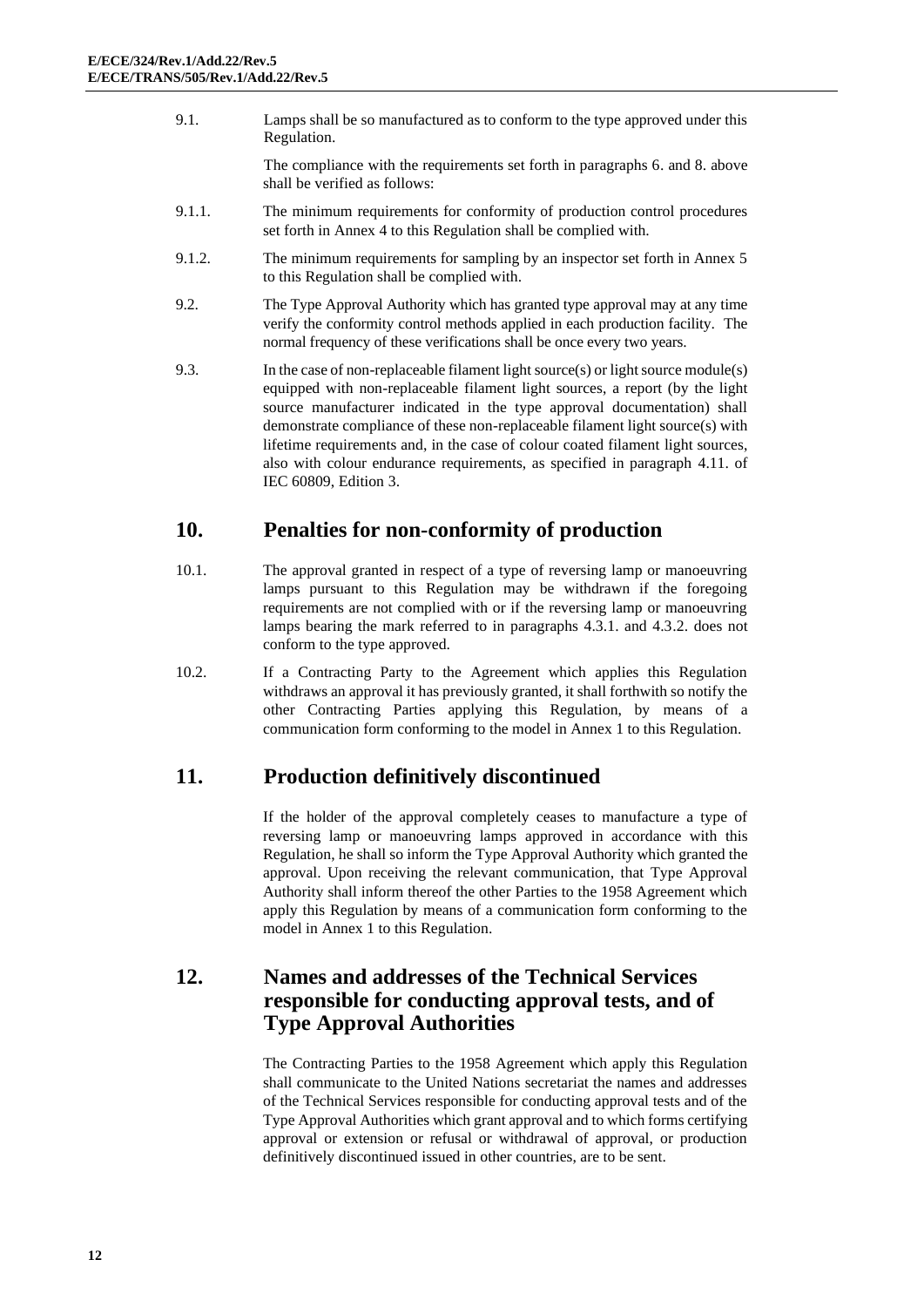# **13. Transitional provisions<sup>4</sup>**

- 13.1. As from 24 months after the official date of entry into force of UN Regulation No. 148, Contracting Parties applying this Regulation shall cease to grant approvals to this Regulation.
- 13.2. Contracting Parties applying this Regulation shall not refuse to grant extensions of approval to this and any previous series of amendments of this Regulation.
- 13.3. Contracting Parties applying this Regulation shall continue to grant approvals for devices on basis of this and any previous series of amendments to this Regulation, provided that the devices are intended as replacements for fitting to vehicles in use.
- 13.4. Contracting Parties applying this Regulation shall continue to allow fitting or use on a vehicle in use of a device approved to this Regulation as amended by any previous series of amendments, provided that the device is intended for replacement.

<sup>4</sup> The 01 series of amendments does not require changes in the approval number (TRANS/WP.29/815, para. 82).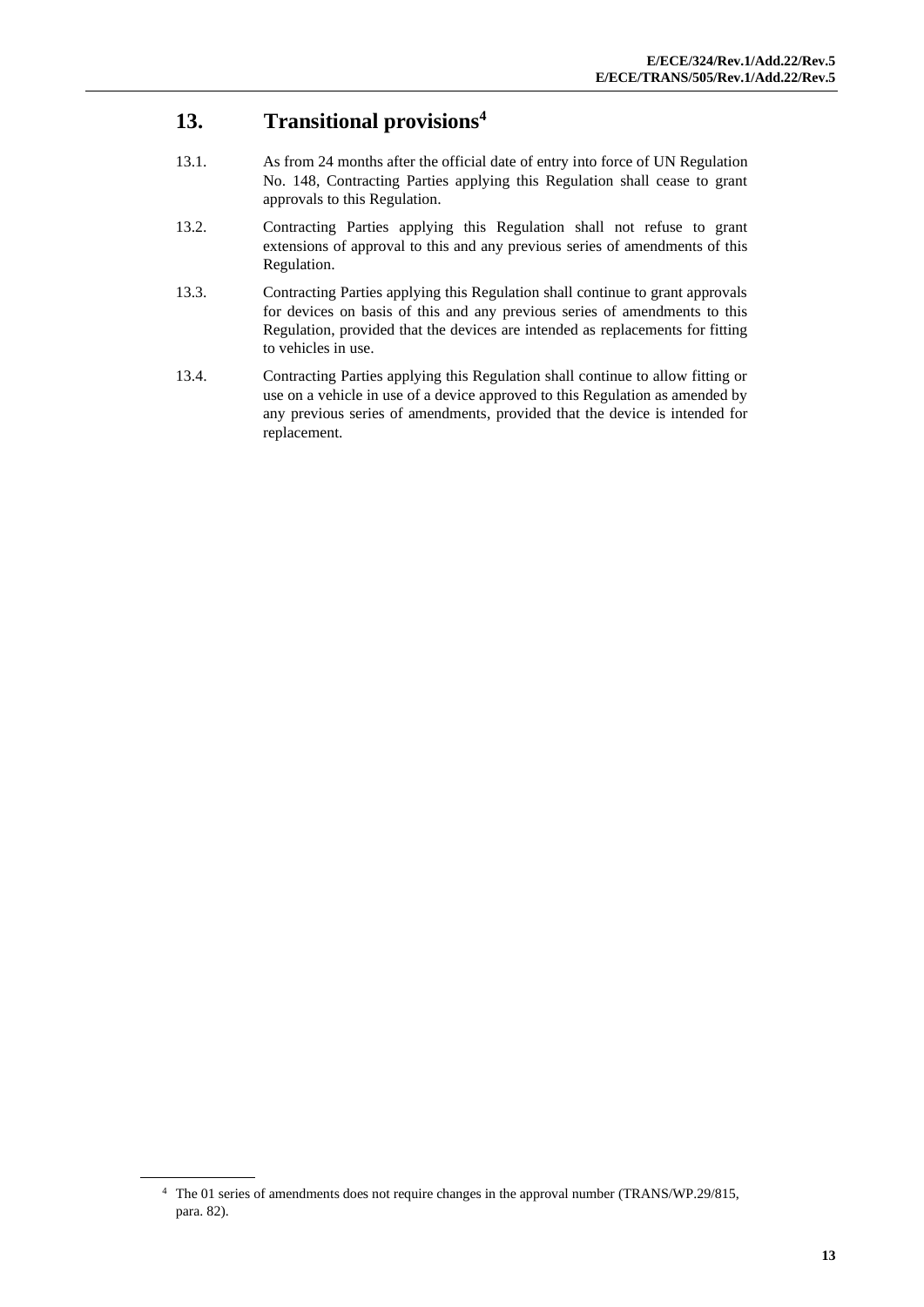# **Communication**

(Maximum format: A4 (210 x 297 mm))

|    |                                                                                                                                            | issued by: | Name of administration: |  |  |
|----|--------------------------------------------------------------------------------------------------------------------------------------------|------------|-------------------------|--|--|
|    |                                                                                                                                            |            |                         |  |  |
|    | concerning: $2$<br>Approval granted<br>Approval extended<br>Approval refused<br>Approval withdrawn<br>Production definitively discontinued |            |                         |  |  |
|    | of a type of reversing lamp pursuant to UN Regulation No. 23                                                                               |            |                         |  |  |
|    |                                                                                                                                            |            |                         |  |  |
|    | of a type of manoeuvring lamp pursuant to UN Regulation No. 23                                                                             |            |                         |  |  |
|    |                                                                                                                                            |            |                         |  |  |
| 1. |                                                                                                                                            |            |                         |  |  |
| 2. |                                                                                                                                            |            |                         |  |  |
| 3. |                                                                                                                                            |            |                         |  |  |
|    |                                                                                                                                            |            |                         |  |  |
| 4. | If applicable, name and address of the manufacturer's representative:                                                                      |            |                         |  |  |
|    |                                                                                                                                            |            |                         |  |  |
| 5. |                                                                                                                                            |            |                         |  |  |
| 6. |                                                                                                                                            |            |                         |  |  |
|    |                                                                                                                                            |            |                         |  |  |
| 7. |                                                                                                                                            |            |                         |  |  |
| 8. |                                                                                                                                            |            |                         |  |  |
| 9. | Concise description:                                                                                                                       |            |                         |  |  |
|    |                                                                                                                                            |            |                         |  |  |
|    |                                                                                                                                            |            |                         |  |  |
|    | Application of an electronic light source control gear:                                                                                    |            |                         |  |  |
|    | Being part of the lamp: $yes/no^2$<br>(a)                                                                                                  |            |                         |  |  |

<sup>&</sup>lt;sup>1</sup> Distinguishing number of the country which has granted/refused/withdrawn approval (see approval provisions in the Regulation).

<sup>&</sup>lt;sup>2</sup> Strike out which does not apply.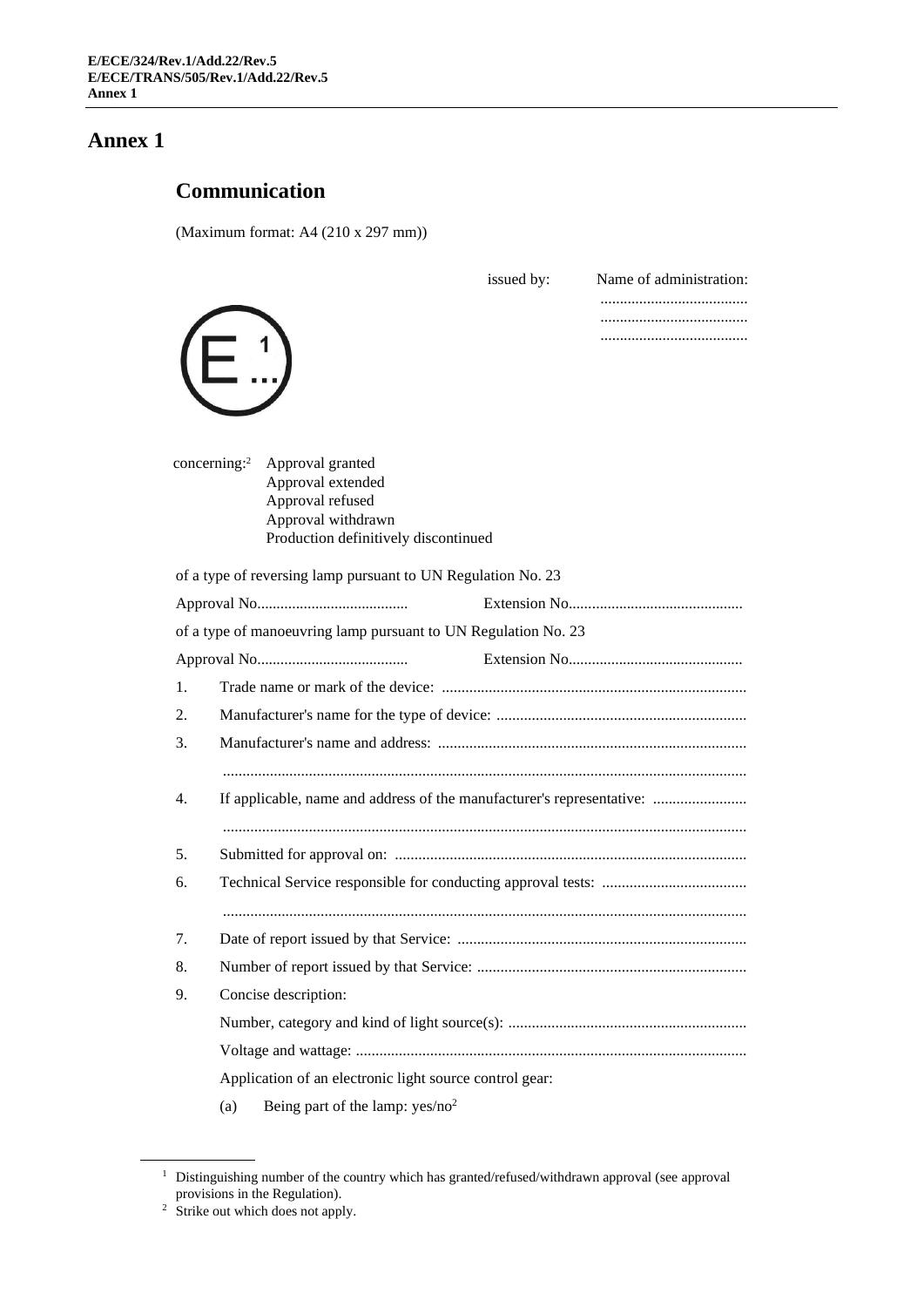|     | (b) | Being not part of the lamp: $yes/no2$                                                                                                                                             |  |  |  |
|-----|-----|-----------------------------------------------------------------------------------------------------------------------------------------------------------------------------------|--|--|--|
|     |     | Input voltage(s) supplied by an electronic light source control gear:                                                                                                             |  |  |  |
|     |     | Electronic light source control gear manufacturer and identification number (when the<br>light source control gear is part of the lamp but is not included into the lamp body): . |  |  |  |
|     |     | Light source module: $yes/no2$                                                                                                                                                    |  |  |  |
|     |     |                                                                                                                                                                                   |  |  |  |
|     |     | Geometrical conditions of installation and relating variations; if any:                                                                                                           |  |  |  |
|     |     | For a type of manoeuvring lamp pursuant to UN Regulation No. 23,<br>paragraph 6.2.2.                                                                                              |  |  |  |
|     |     | The lamp is only for use on a vehicle fitted with a tell-tale indicating failure: $yes/no^2$                                                                                      |  |  |  |
| 10. |     |                                                                                                                                                                                   |  |  |  |
| 11. |     | Comments:                                                                                                                                                                         |  |  |  |
|     |     | In the case of a reversing lamp, this device shall be installed on a vehicle only as part                                                                                         |  |  |  |
| 12. |     |                                                                                                                                                                                   |  |  |  |
| 13. |     | Approval granted/extended/refused/withdrawn <sup>2</sup>                                                                                                                          |  |  |  |
| 14. |     |                                                                                                                                                                                   |  |  |  |
| 15. |     |                                                                                                                                                                                   |  |  |  |
| 16. |     |                                                                                                                                                                                   |  |  |  |
| 17. |     | The list of documents deposited with the Type Approval Authority which has granted                                                                                                |  |  |  |

approval is annexed to this communication and may be obtained on request.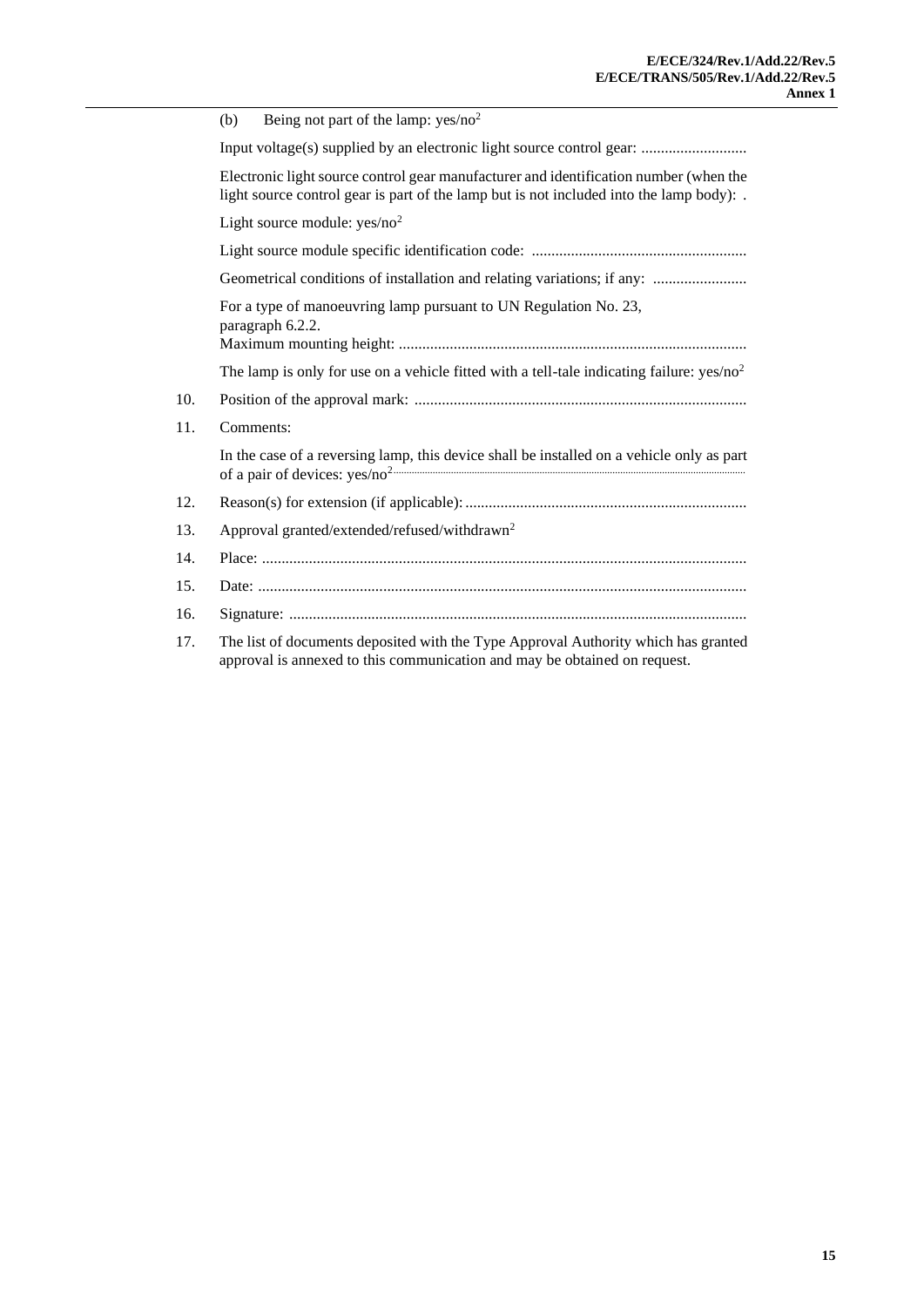

**Examples of arrangements of approval marks**

The device bearing the approval mark shown above is a reversing lamp approved in the Netherlands (E 4) pursuant to UN Regulation No. 23 under approval number 221. The approval number indicates that the approval was granted in accordance with the requirements of UN Regulation No. 23 in its original form or as amended by Supplements 1 and/or 2, as the case may be.<sup>7</sup> The arrow indicates the side on which the required photometric specifications are met up to an angle of 45° H.

*Note*: The approval number and additional symbol shall be placed close to the circle and either above or below the letter "E" or to the left or right of that letter. The digits of the approval number and of the production serial number shall be on the same side of the letter "E" and face the same direction. The use of Roman numerals as approval numbers should be avoided so as to prevent any confusion with other symbols.

#### Figure 2

 $\overline{M}$ 

#### **Simplified marking for grouped, combined or reciprocally incorporated lamps**

(The vertical and horizontal lines schematise the shape of the light-signalling device. These are not part of the approval mark)

| Model B |                  |                 |                      |
|---------|------------------|-----------------|----------------------|
|         | 3333<br>ΙA<br>02 | $\frac{2a}{01}$ | $\mathsf{R}$<br>01   |
|         | F<br>$00\,$      | <b>AR</b><br>00 | S <sub>2</sub><br>01 |

<sup>7</sup> The 01 series of amendments does not require changes in the approval number (TRANS/WP.29/815, para. 82).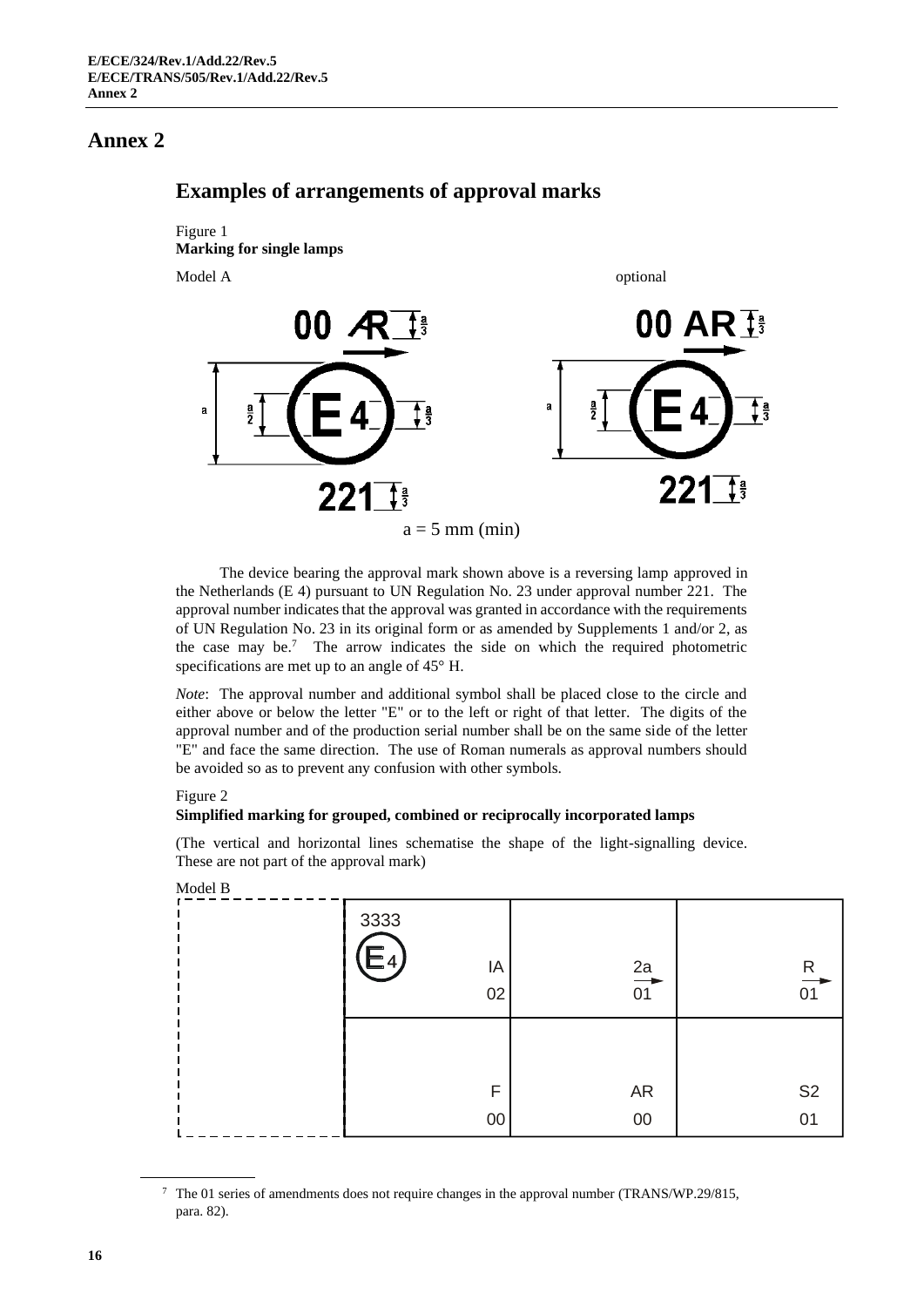

*Note*: The three examples of approval marks, models B, C and D represent three possible variables for the marking of a lighting device when two or more lamps are part of the same assembly of grouped, combined or reciprocally incorporated lamps. This approval mark shows that the device was approved in the Netherlands (E 4) under approval number 3333 and comprising:

A reflex-retro reflector of class IA approved in accordance with the 02 series of amendments to UN Regulation No. 3;

A rear direction indicator lamp of category 2a approved in accordance with the 01 series of amendments to UN Regulation No. 6;

A red rear position lamp (R) approved in accordance with the 02 series of amendments to UN Regulation No. 7;

A rear fog lamp (F) approved in accordance with UN Regulation No. 38 in its original form;

A reversing lamp (AR) approved in accordance with UN Regulation No. 23 in its original form;<sup>7</sup>

A stop lamp with two levels of illumination (S2) approved in accordance with the 02 series of amendments to UN Regulation No. 7.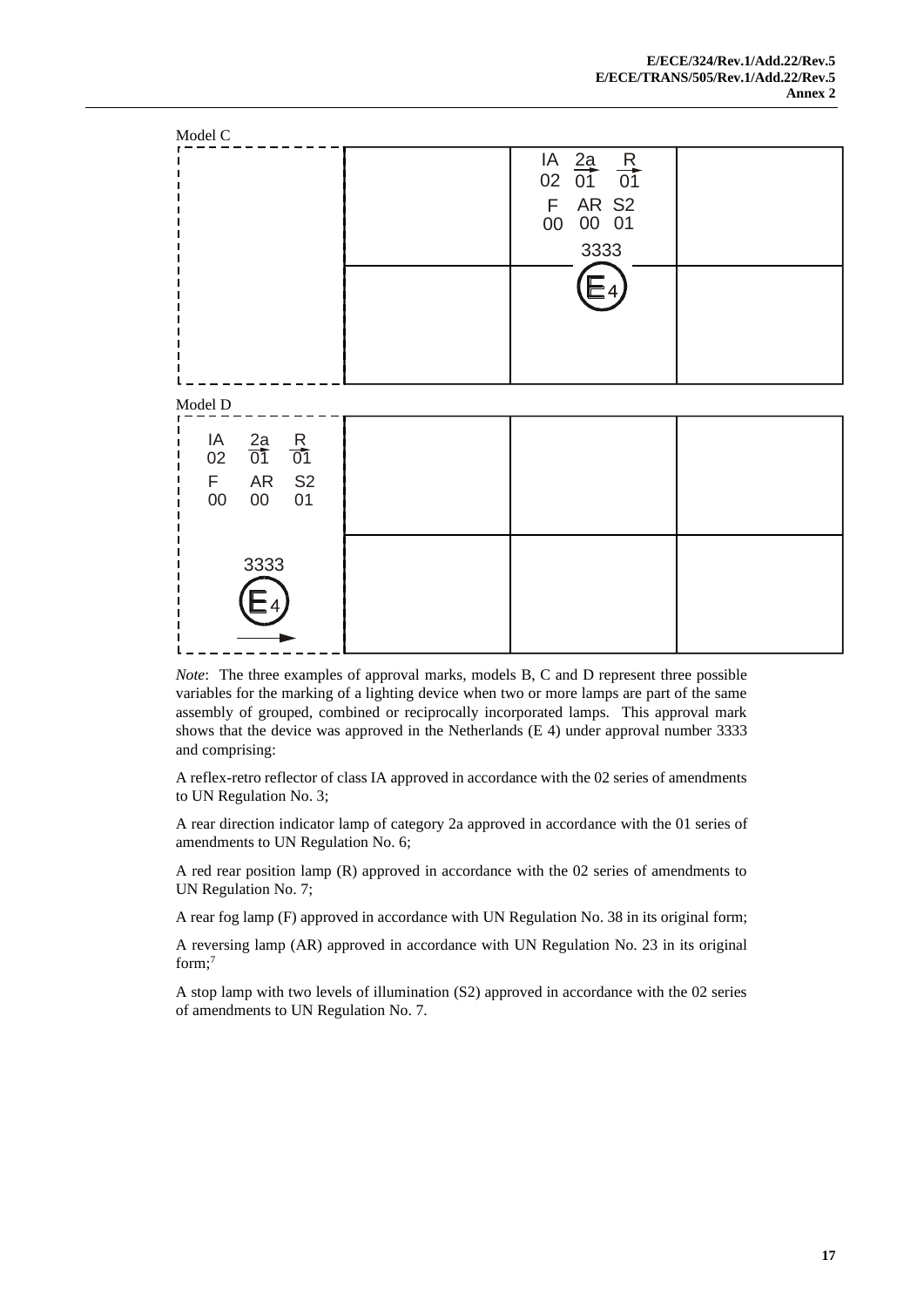Model E **Marking of independent lamps**



The above example corresponds to the marking of a lens intended to be used in different types of lamps. The approval marks indicate that the device was approved in Spain (E 9) under approval number 1432 and comprises:

A rear fog lamp (F) approved in accordance with the UN Regulation No. 38 in its original version,

A rear direction indicator lamp of category 2a approved in accordance with the 01 series of amendments to UN Regulation No. 6,

A reversing lamp (AR) approved in accordance with UN Regulation No. 23 in its original version,<sup>7</sup>

A red rear position (side) lamp (R) approved in accordance with the 02 series of amendments to UN Regulation No. 7,

A stop-lamp with one level of illumination (S1) approved in accordance with the 02 series of amendments to UN Regulation No. 7.

Figure 3 **Light source modules**

# MD E3 17325

The light source module bearing the identification code shown above has been approved together with a lamp approved in Italy (E 3) under approval number 17325.

Figure 4 **Marking for a manoeuvring lamps**



The device bearing the approval mark shown above is a manoeuvring lamp approved in Germany (E 1) pursuant to UN Regulation No. 23 under approval number 2207.

The approval number indicates that the approval was granted in accordance with the requirements of UN Regulation No. 23 in its original form.<sup>7</sup>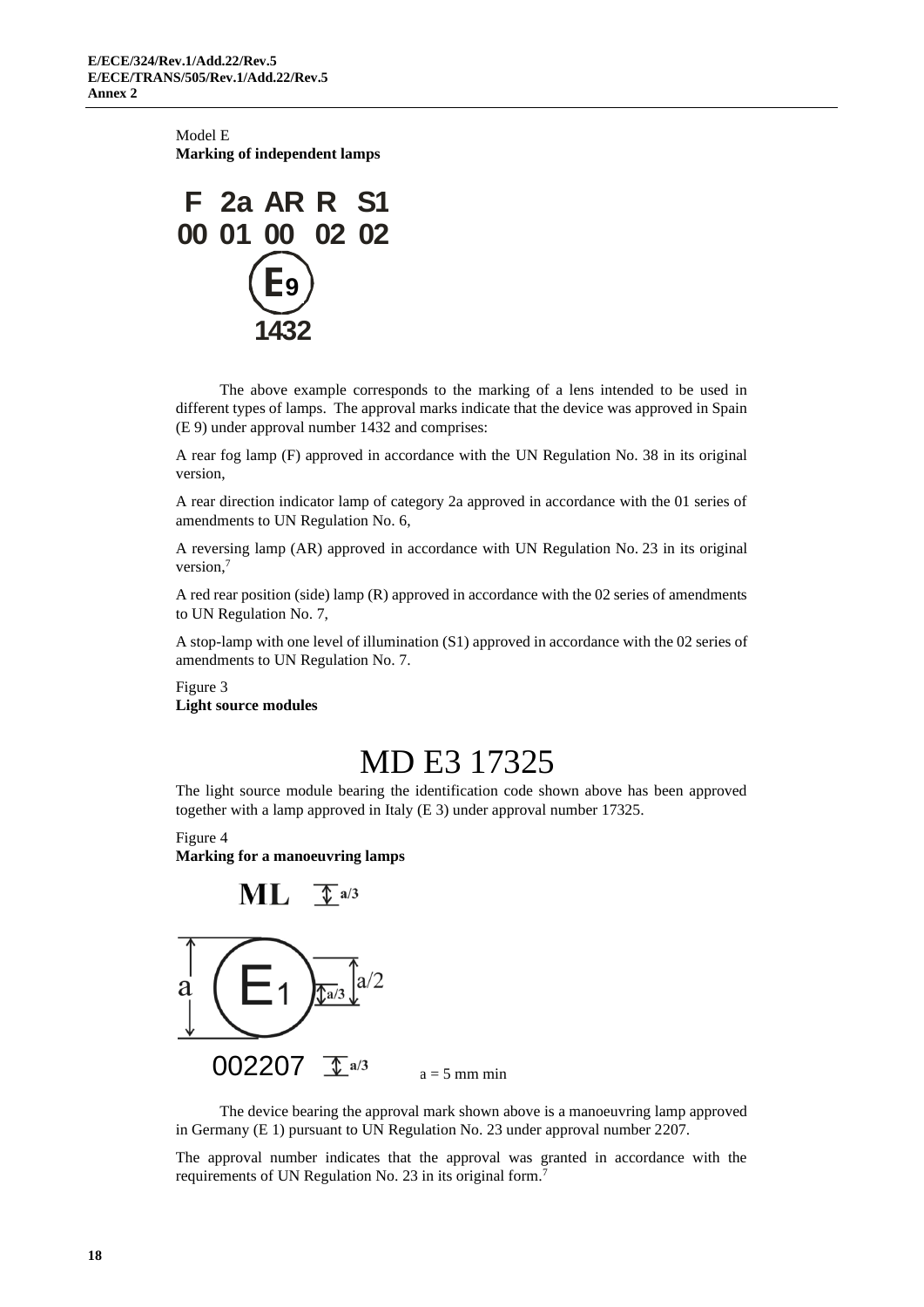*Note*: The approval number and additional symbol shall be placed close to the circle and either above or below the letter "E" or to the left or right of that letter. The digits of the approval number and of the production serial number shall be on the same side of the letter "E" and face the same direction. The use of Roman numerals as approval numbers should be avoided so as to prevent any confusion with other symbols.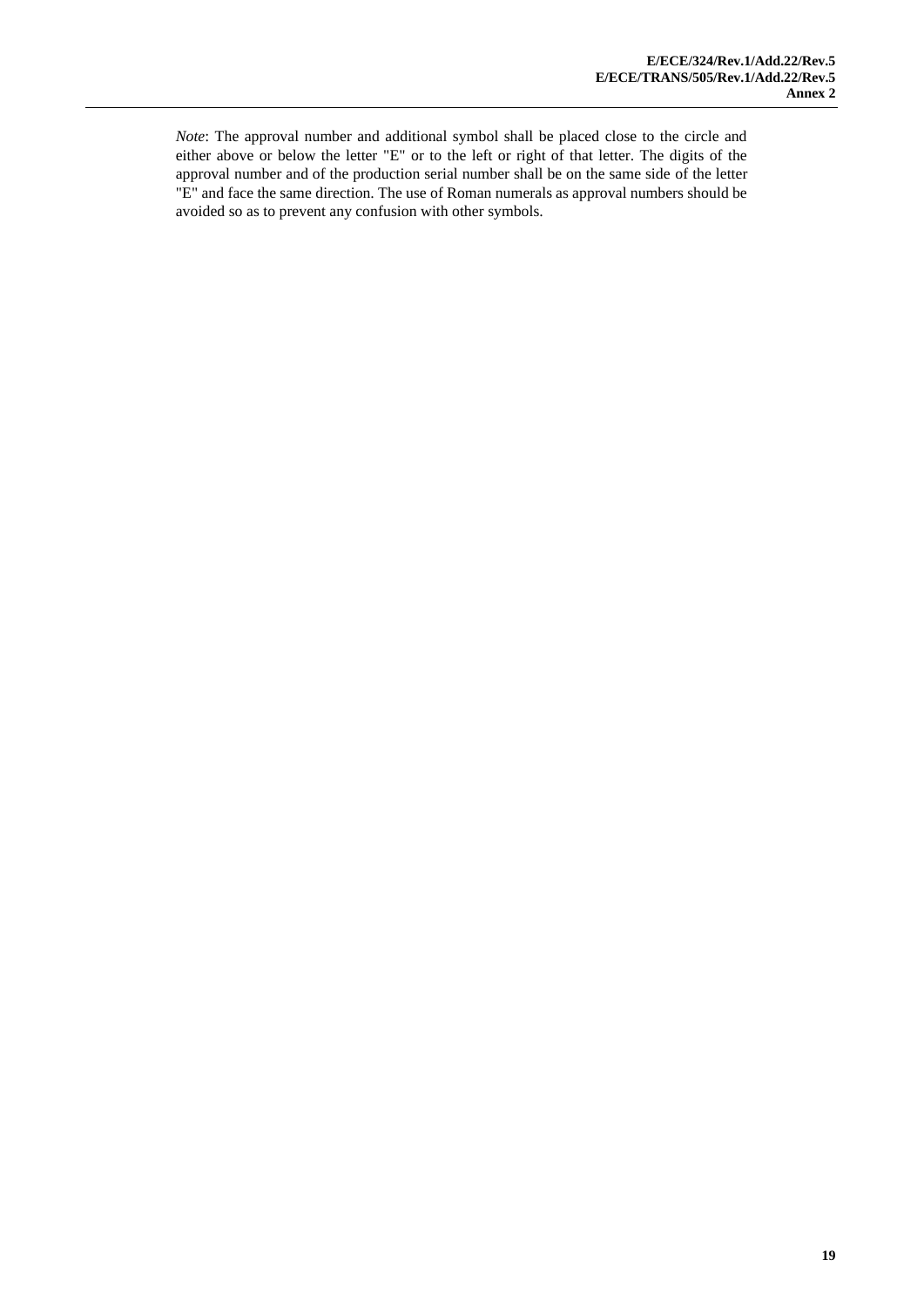#### **Photometric measurements**

- 1. Measurement methods general
- 1.1. When photometric measurements are taken, stray reflections shall be avoided by appropriate masking.
- 1.2. In the event that the results of measurements are challenged, measurements shall be taken in such a way as to meet the following requirements:
- 1.2.1. The distance of measurement shall be such that the law of the inverse of the square of the distance is applicable;
- 1.2.2. The measuring equipment shall be such that the angle subtended by the receiver from the reference centre of the light is between 10' and 1°;
- 1.2.3. The intensity requirement for a particular direction of observation shall be satisfied if the required intensity is obtained in a direction deviating by not more than one quarter of a degree from the direction of observation.
- 1.3. In the case where the device may be installed on the vehicle in more than one or in a field of different positions the photometric measurements shall be repeated for each position or for the extreme positions in the field of reference axis specified by the manufacturer.
- 2. For reversing lamps the measuring points expressed in degrees of angle with the axis of reference and values of the minimum intensities of the light emitted.



- 2.1. The directions  $H = O^{\circ}$  and  $V = O^{\circ}$  correspond to the axis of reference. On the vehicle they are horizontal, parallel to the median longitudinal plane of the vehicle and oriented in the required direction of visibility. They pass through the centre of reference. The values shown in the table give, for the various directions of measurement, the minimum intensities in cd.
- 2.2. If visual examination of a lamp appears to reveal substantial local variations of intensity, a check shall be made to ensure that no intensity measured between two of the directions of measurement referred to above is below 50 per cent of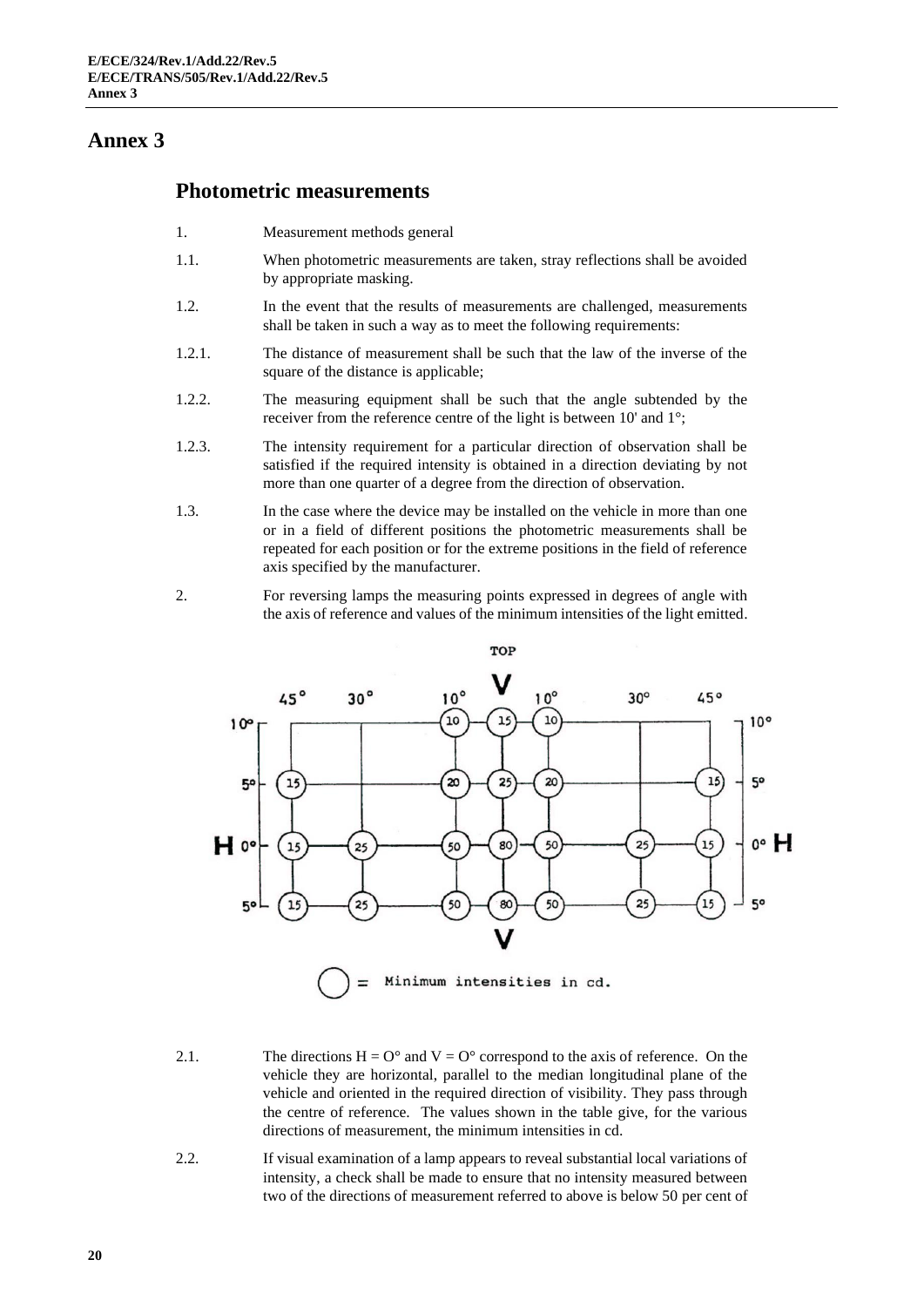the lower minimum intensity of the two prescribed for these directions of measurement.

3. Photometric measurement of lamps equipped with several light sources

The photometric performance shall be checked:

3.1. For non-replaceable light sources (filament light sources and other):

With the light sources present in the lamp, in accordance with relevant subparagraphs of paragraph 7.1. of this Regulation.

3.2. For replaceable light source(s):

When equipped with light source(s) at  $6.75$  V,  $13.5$  V or  $28.0$  V, the luminous intensity values produced shall be corrected. For filament light sources the correction factor is the ratio between the reference luminous flux and the mean value of the luminous flux found at the voltage applied (6.75 V, 13.5 V or 28.0 V).

For LED light sources the correction factor is the ratio between the objective luminous flux and the mean value of the luminous flux found at the voltage applied (6.75 V, 13.5 V or 28.0 V).

The actual luminous fluxes of each filament light source and/or LED light source used shall not deviate more than 5 per cent from the mean value.

Alternatively and in case of filament light sources only**,** a standard filament light source may be used in turn, in each of the individual positions, operated at its reference flux, the individual measurements in each position being added together.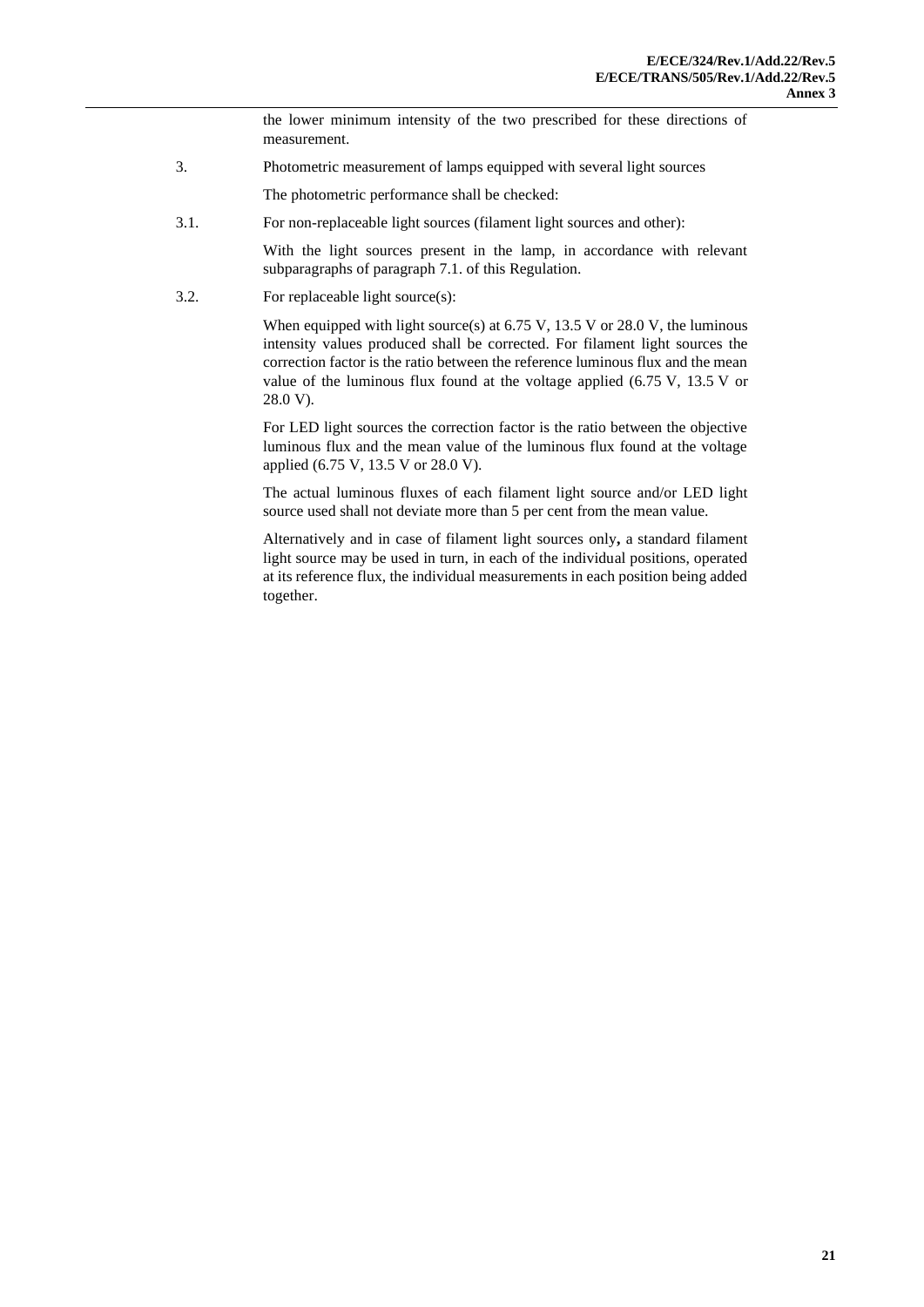# **Minimum requirements for conformity of production control procedures**

#### 1. General

- 1.1. The conformity requirements shall be considered satisfied from a mechanical and geometric standpoint, if the differences do not exceed inevitable manufacturing deviations within the requirements of this Regulation.
- 1.2. With respect to photometric performances, the conformity of mass-produced lamps shall not be contested if, when testing photometric performances of any lamp chosen at random according to paragraph 7. of this Regulation, respectively:
- 1.2.1. No measured value deviates unfavourably by more than 20 per cent from the values prescribed in this Regulation.
- 1.2.2. If, in the case of a lamp equipped with a replaceable light source and if results of the test described above do not meet the requirements, tests on lamps shall be repeated using another standard light source.
- 1.3. The chromaticity coordinates shall be complied when tested under conditions of paragraph 7. of this Regulation.
- 1.4. In the case of non-replaceable filament light source(s) or light source module(s) equipped with non-replaceable filament light sources, at any conformity of production check:
- 1.4.1. The holder of the approval mark shall demonstrate the use in normal production and show the identification of the non-replaceable filament light source(s) as indicated in the type approval documentation;
- 1.4.2. In the case where doubt exists in respect to compliance of the non-replaceable filament light source(s) with lifetime requirements and/or, in the case of colour coated filament light sources, with colour endurance requirements, as specified in paragraph 4.11 of IEC 60809, Edition 3, conformity shall be checked (by the light source manufacturer indicated in the type approval documentation) as specified in paragraph 4.11 of IEC 60809, Edition 3.
- 2. Minimum requirements for verification of conformity by the manufacturer

For each type of lamp the holder of the approval mark shall carry out at least the following tests, at appropriate intervals. The tests shall be carried out in accordance with the provisions of this Regulation.

If any sampling shows non-conformity with regard to the type of test concerned, further samples shall be taken and tested. The manufacturer shall take steps to ensure the conformity of the production concerned.

2.1. Nature of tests

Tests of conformity in this Regulation shall cover the photometric and colorimetric characteristics.

- 2.2. Methods used in tests
- 2.2.1. Tests shall generally be carried out in accordance with the methods set out in this Regulation.
- 2.2.2. In any test of conformity carried out by the manufacturer, equivalent methods may be used with the consent of the competent Type Approval Authority responsible for approval tests. The manufacturer is responsible for proving that the applied methods are equivalent to those laid down in this Regulation.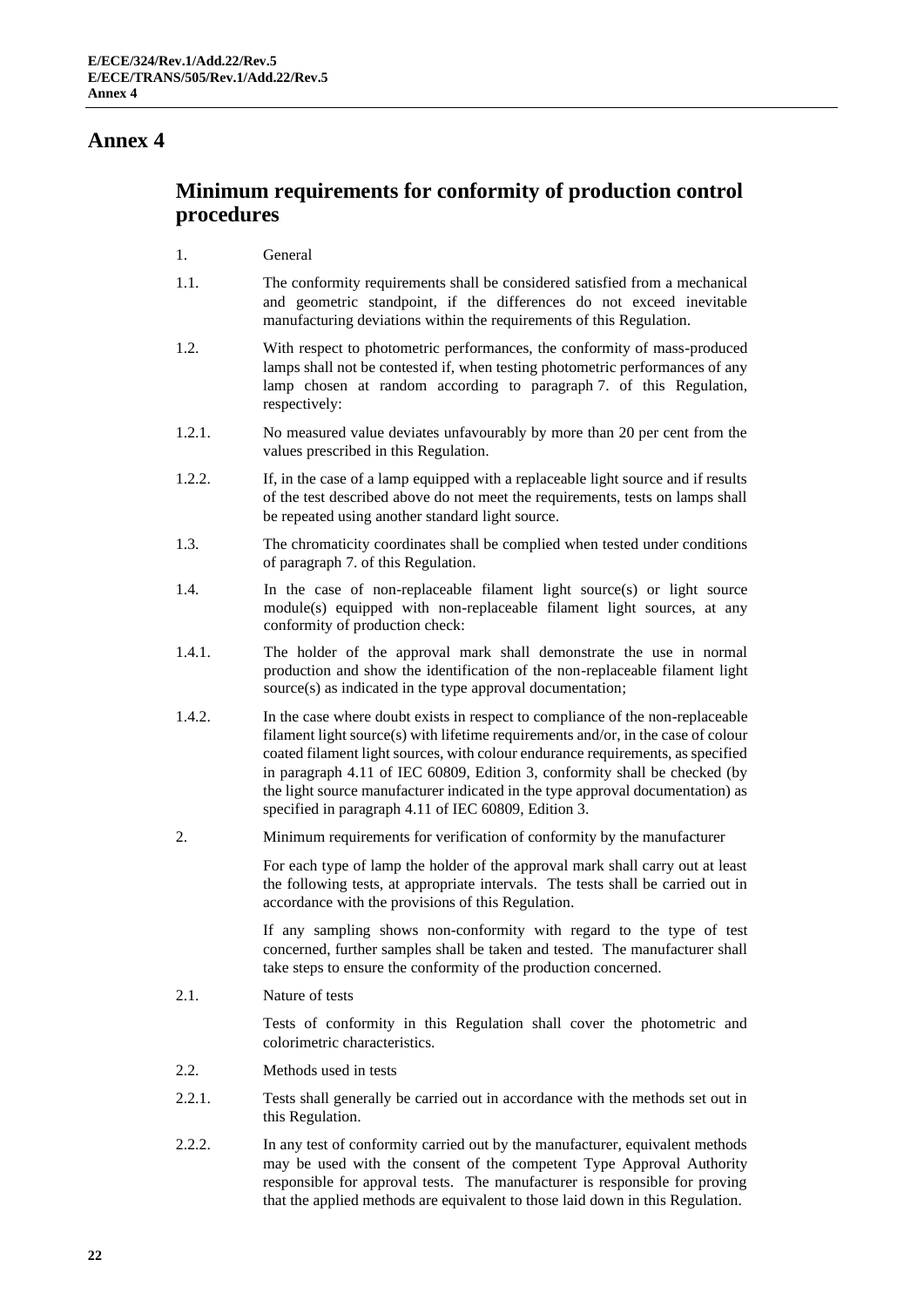- 2.2.3. The application of paragraphs 2.2.1. and 2.2.2. above requires regular calibration of test apparatus and its correlation with measurements made by a competent authority.
- 2.2.4. In all cases the reference methods shall be those of this Regulation, particularly for the purpose of administrative verification and sampling.
- 2.3. Nature of sampling

Samples of lamps shall be selected at random from the production of a uniform batch. A uniform batch means a set of lamps of the same type, defined according to the production methods of the manufacturer.

The assessment shall in general cover series production from individual factories. However, a manufacturer may group together records concerning the same type from several factories, provided these operate under the same quality system and quality management.

2.4. Measured and recorded photometric characteristics

The sampled lamp shall be subjected to photometric measurements for the minimum values at the points listed in Annex 3 and the required chromaticity coordinates.

2.5. Criteria governing acceptability

The manufacturer is responsible for carrying out a statistical study of the test results and for defining, in agreement with the competent Type Approval Authority, criteria governing the acceptability of his products in order to meet the specifications laid down for verification of conformity of products in paragraph 9.1. of this Regulation.

The criteria governing the acceptability shall be such that, with a confidence level of 95 per cent, the minimum probability of passing a spot check in accordance with Annex 5 (first sampling) would be 0.95.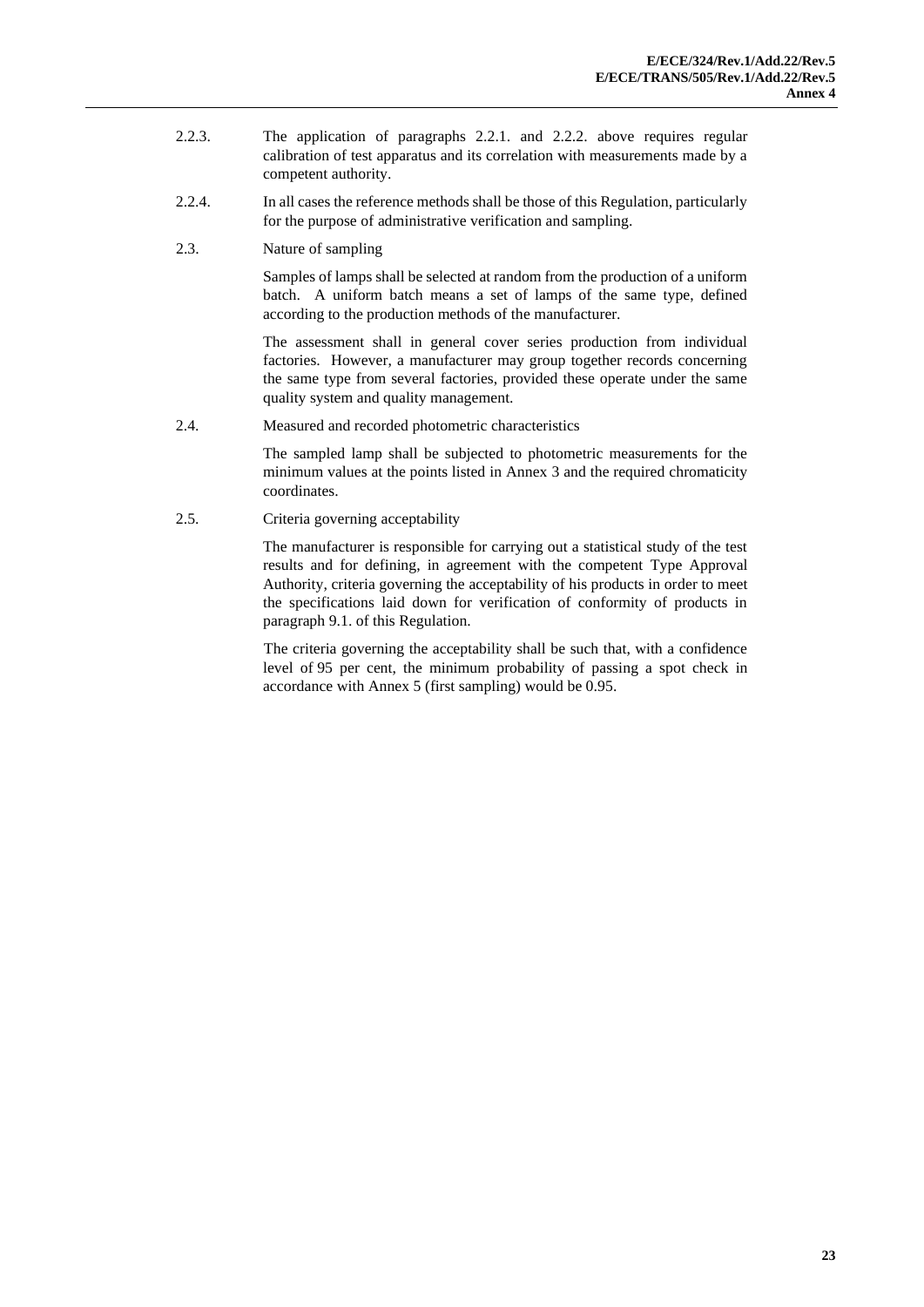#### **Minimum requirements for sampling by an inspector**

- 1. General
- 1.1. The conformity requirements shall be considered satisfied from a mechanical and a geometric standpoint, in accordance with the requirements of this Regulation, if any, if the differences do not exceed inevitable manufacturing deviations.
- 1.2. With respect to photometric performance, the conformity of mass-produced lamps shall not be contested if, when testing according to paragraph 7. of this Regulation, the photometric performances as set forth in paragraph 6. of this Regulation of any lamp chosen at random:
- 1.2.1. According to the requirements in paragraph 1.2.1. of Annex 4 to this Regulation are met.
- 1.2.2. If, in the case of a lamp equipped with a replaceable light source and if results of the test described above do not meet the requirements, tests on lamps shall be repeated using another standard light source.
- 1.2.3. Lamps with apparent defects are disregarded.
- 1.3. The chromaticity coordinates shall be complied when tested under conditions of paragraph 7. of this Regulation.
- 2. First sampling

In the first sampling four lamps are selected at random. The first sample of two is marked A, the second sample of two is marked B.

2.1. The conformity of mass-produced lamps shall not be contested if the deviation of any specimen of samples A and B (all four lamps) is not more than 20 per cent.

> In the case, that the deviation of both lamps of sample A is not more than 0 per cent the measurement can be closed.

2.2. The conformity of mass-produced lamps shall be contested if the deviation of at least one specimen of samples A or B is more than 20 per cent.

> The manufacturer shall be requested to bring his production in line with the requirements (alignment) and a repeated sampling according to paragraph 3. below shall be carried out within two months' time after the notification. The samples A and B shall be retained by the Technical Service until the entire Conformity of Production process is finished.

3. First repeated sampling

A sample of four lamps is selected at random from stock manufactured after alignment.

The first sample of two is marked C, the second sample of two is marked D.

3.1. The conformity of mass-produced lamps shall not be contested if the deviation of any specimen of samples C and D (all four lamps) is not more than 20 per cent.

> In the case, that the deviation of both lamps of sample  $C$  is not more than 0 per cent, the measurement can be closed.

- 3.2. The conformity of mass-produced lamps shall be contested if the deviation of at least:
- 3.2.1. One specimen of samples C or D is more than 20 per cent but the deviation of all specimen of these samples is not more than 30 per cent.